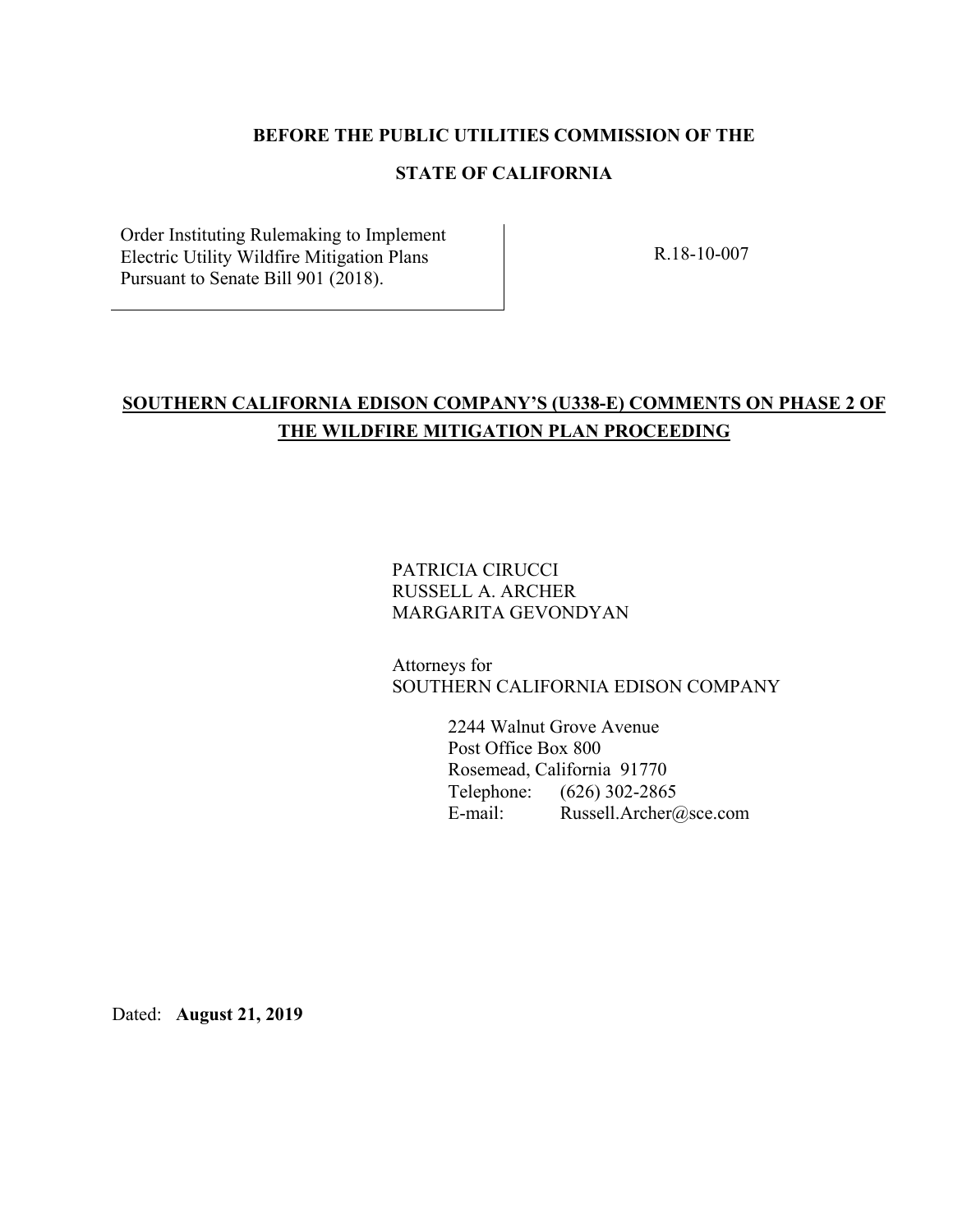# **BEFORE THE PUBLIC UTILITIES COMMISSION OF THE**

# **STATE OF CALIFORNIA**

Order Instituting Rulemaking to Implement Electric Utility Wildfire Mitigation Plans Pursuant to Senate Bill 901 (2018).

 $\overline{a}$ 

R.18-10-007

# **SOUTHERN CALIFORNIA EDISON COMPANY'S (U338-E) COMMENTS ON PHASE 2 OF THE WILDFIRE MITIGATION PLAN PROCEEDING**

On June 14, 2019, CPUC President Picker and Administrative Law Judge ("ALJ") Thomas issued the *Assigned Commissioner and Administrative Law Judge's Ruling Launching Phase 2 of the Wildfire Mitigation Plan Proceeding* ("WMP Phase 2 Ruling") directing the electrical corporations to comment on (1) additional language outreach, (2) Independent Evaluator (IE) tasks, and (3) process improvements for Commission review of the next cycle of WMPs by August 21, 2019.

Southern California Edison Company (SCE) supports working collaboratively with the Commission, stakeholders, and the other electrical corporations to continually improve the development and processing of next year's Wildfire Mitigation Plan (WMP) and proposes a few process improvements for consideration. SCE also makes limited recommendations regarding the IE tasks and review process. At this time, SCE does not believe outreach in additional languages other than what was ordered in Decision (D.) 19-05-038 is necessary.<sup>1</sup> SCE's recommendations are further discussed below.

<sup>&</sup>lt;sup>1</sup> D.19-05-038 approved SCE's 2019 WMP and requires SCE's community outreach and public awareness before, during, and after a wildfire to be communicated in English, Spanish, Chinese, Tagalog, and Vietnamese (as well as Korean and Russian where those two languages are prevalent in SCE's service territory).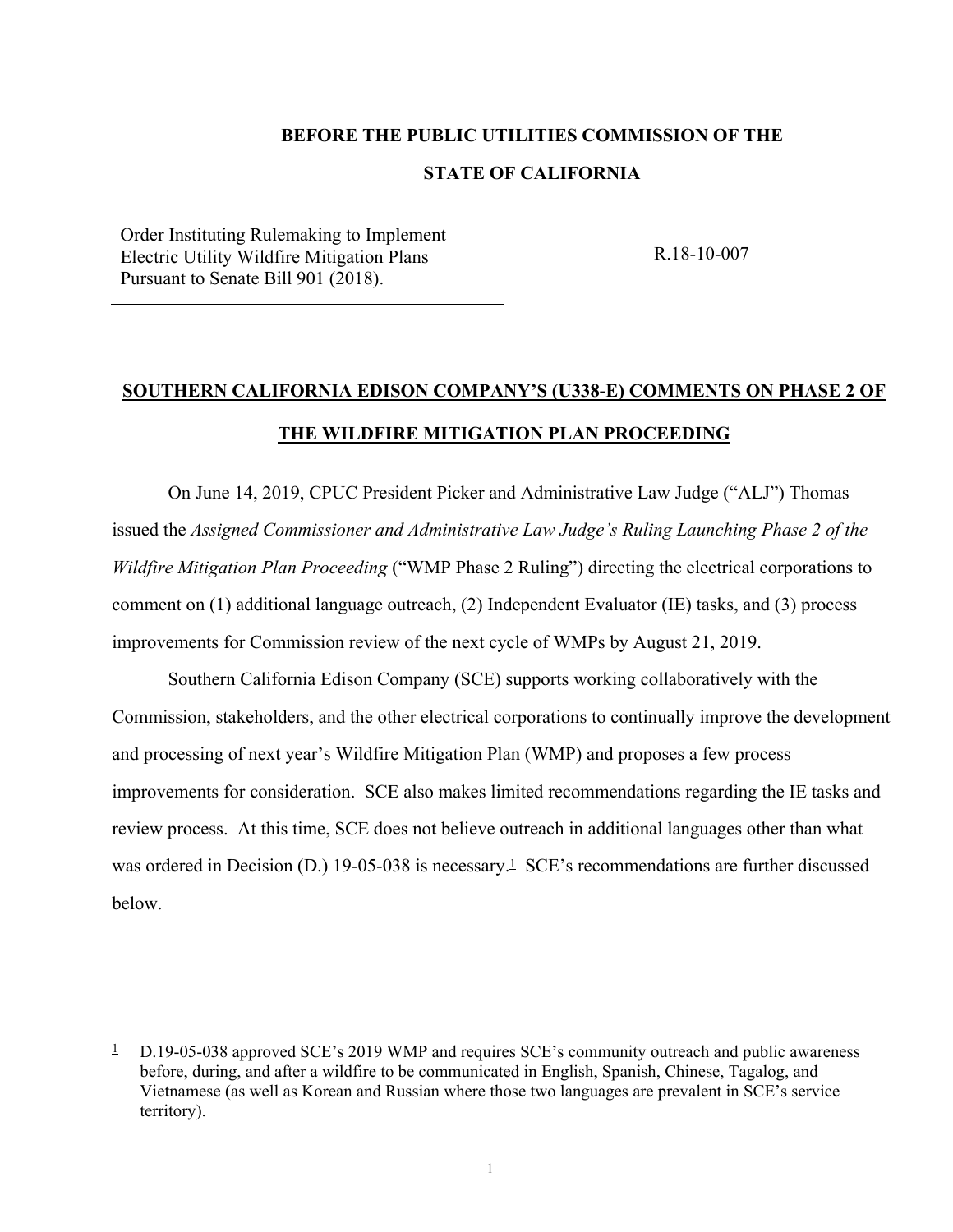#### **IN-LANGUAGE OUTREACH**

#### **A. Additional In-Language Outreach Is Not Necessary At This Time**

In a 2015 demographics report of SCE's service territory ("2009-2013 American Community Survey 5-Year Estimates"), the top five non-English languages sorted by populations who do not speak English "very well" included (in rank order): Spanish (1,893,791), Chinese (227,281), Vietnamese (144,042), Korean (97,179) and Tagalog (72,633). In the same survey, Cambodian ranked 9th (19,749) and Russian ranked 13th (10,233).

Based on this data — largely taken from the most recent Census numbers (2010) — SCE translated a summary of the "Dear Neighbor Letter" regarding Public Safety Power Shutoff (PSPS) and wildfire mitigation into Spanish, Chinese, Vietnamese, Korean and Tagalog and included them on the back of the English language letter. The letters will be mailed to all customers throughout SCE's service territory (and have already been mailed to all customers in the High Fire Risk Areas (HFRA)). The letter includes a link to SCE's updated wildfire mitigation (SCE.com/wildfire) and PSPS (SCE.com/PSPS) pages on its customer-facing website, **SCE.com**. The PSPS web pages have also been translated into Spanish, Chinese, Vietnamese, Korean and Tagalog. SCE also plans to translate SCE.com/wildfire pages in these five languages by Fall 2019.

Based on the demographic data and SCE's experience to date, SCE does not believe outreach in additional languages other than what is discussed above is necessary at this time.

#### **B. SCE Supports Additional Partnership Opportunities**

SCE, Pacific Gas and Electric Company (PG&E) and San Diego Gas & Electric Company (SDG&E) have partnered on the "Power of Being Prepared" statewide campaign to educate customers on PSPS. The campaign includes advertisements (radio, digital) and the website: prepareforpowerdown.com/. Other opportunities to partner on in-language communications include Community Based Organizations (CBOs). For example, Edison International recently provided a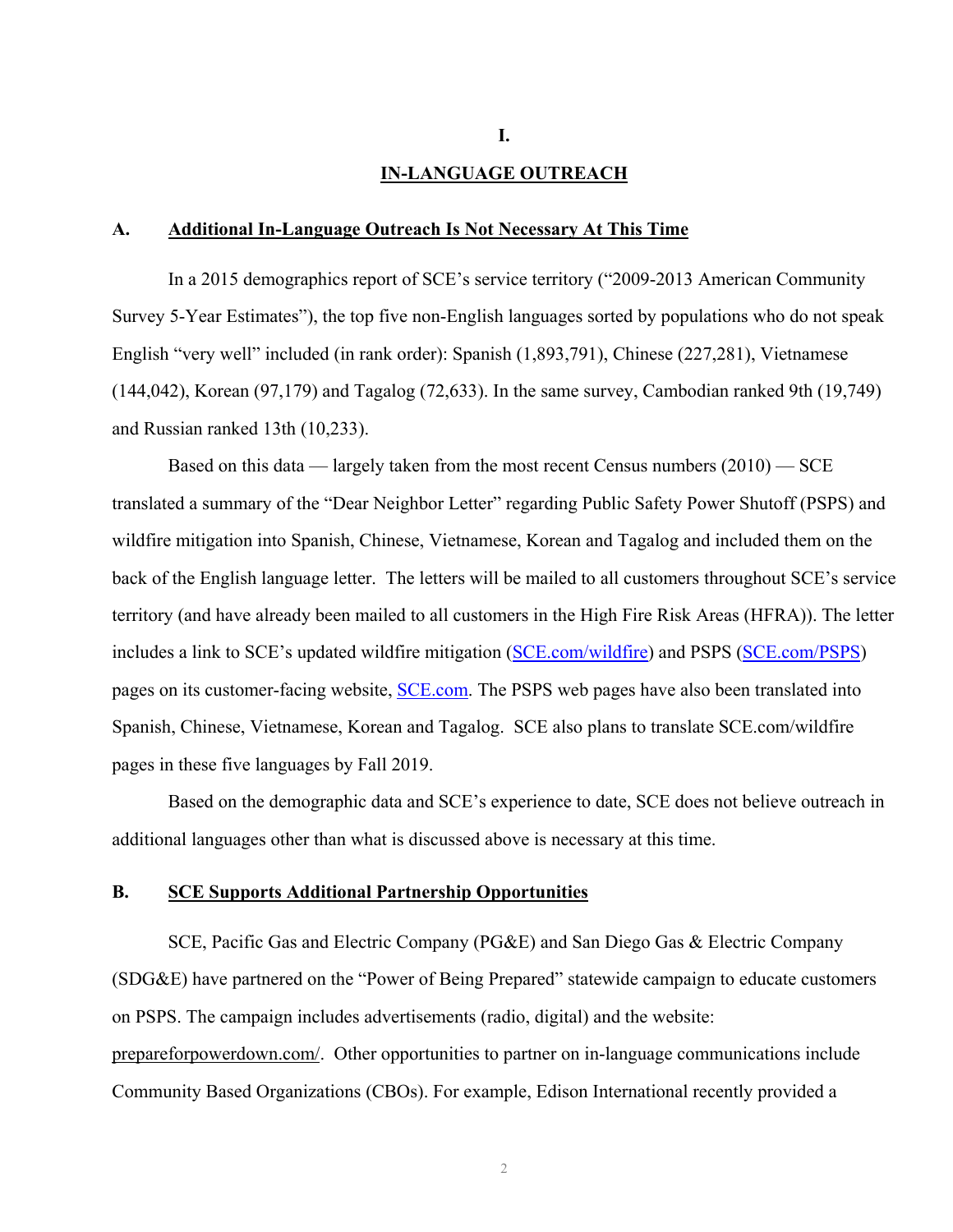\$500,000 grant to the non-profit Fire Safe Council. The council will use part of these funds to provide a grant to the City of Monterey Park Fire Department to translate their public education materials into Spanish, Cantonese, Mandarin, Vietnamese, Japanese and Korean. SCE supports and will continue to look for similar opportunities with other CBOs.

#### **C. SCE Will Continue Other In-Language Outreach Efforts**

SCE will be launching its own PSPS/emergency preparedness ad campaign, including digital banners and radio. These ads will be available during a large PSPS activity and geo-targeted to affected customers. These advertisements will be translated into Spanish, Chinese, Korean, Vietnamese and Tagalog.

A proactive media outreach campaign targeting news outlets serving SCE customers in HFRA is currently underway. Phase 1 of this outreach-based media campaign will include 61 different communities. Phases 2 and 3 of this campaign will include media outlets serving SCE customers in non-high fire risk areas. This targeted media outreach will provide outlets with information on SCE's wildfire mitigation efforts with a focus on PSPS. In-language news outlets will include Spanish, Chinese, Korean and Vietnamese language media.

SCE also maintains dedicated in-language customer service representatives via phone to answer customer inquiries in the following languages: Spanish: 1-800-441-2233; Chinese: 1-800-843-8343; Vietnamese: 1-800-327-3031; Korean: 1-800-628-3061; and Cambodian: 1-800-843-1309. These numbers are listed on SCE.com and on printed customer materials such as bill inserts. SCE also uses a translation services vendor who offers over 150 other languages including Tagalog that are available when requested by a customer.

In addition to the current efforts outlined above, SCE is enhancing its outbound alerts and notifications for PSPS events with in-language options in Spanish, Chinese, Vietnamese, Korean and Tagalog in a consistent approach in both print and digital channels. Given the extensive in-language outreach efforts and customer demographics in SCE's service territory, SCE believes it is not necessary to add other languages at this time.

3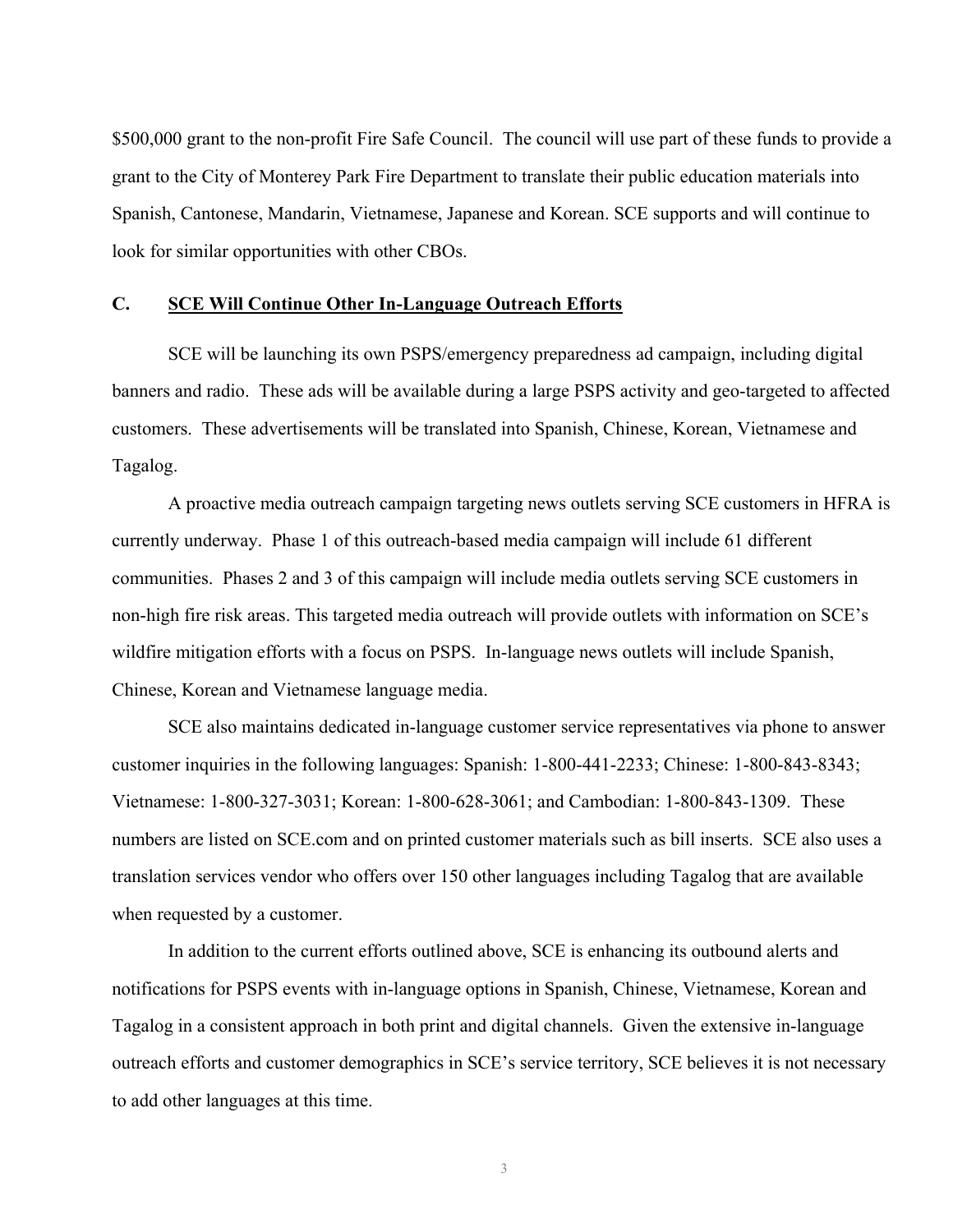#### **II.**

#### **INDEPENDENT EVALUATOR TASKS**

The scope of work identified in the WMP Phase 2 Ruling requires the IE to establish and perform assessments of WMP activities, including field inspections and data reviews. Given that each utility's service territory is different, and each utility performs construction and maintenance activities differently and maintains records differently, SCE suggests that the IEs have significant utility experience including both electrical and vegetation management. SCE also suggests that the IEs are based outside of California to provide an independent view. Furthermore, SCE suggests that the IE be a firm instead of a specific individual, to reduce individual bias. Additionally, SCE suggests that the IEs and the utilities meet and confer before the start of their field inspections. The meet-and-confer process would be used to develop a common understanding of respective roles and responsibilities of the IEs and the utilities. Additionally, the meet and confer could also be used for IEs to explain their methodology for the assessments; and utilities could explain what data is available in its systems of record, and proposed turnaround times for data. Having a common understanding of mutual expectations and processes will hopefully obviate disagreements after-the-fact and streamline field inspections.

SCE also requests that the CPUC allow utilities access to the draft reports so that the utilities can correct any factual errors before the final report is published. Additionally, SCE requests the CPUC to set up a process to resolve any potential disagreements between the utilities and IE before publishing the final report.

Based on the IE scope of work identified in the WMP Phase 2 Ruling, it is unclear if the IE described therein is the same IE that Assembly Bill (AB) 1054 requires the electrical corporations to engage to review their compliance with their annual WMPs. AB 1054 requires that "three months after the end of an electrical corporation's initial compliance period … and annually thereafter, each electrical corporation shall file with the division a report addressing its compliance with the plan during the prior calendar year."2 AB 1054 goes on to state that "before March 1, 2021, and before each March 1

 $\overline{a}$ 

<sup>&</sup>lt;sup>2</sup> The IE requirements in AB 1054 are materially the same as those adopted in Senate Bill (SB) 901.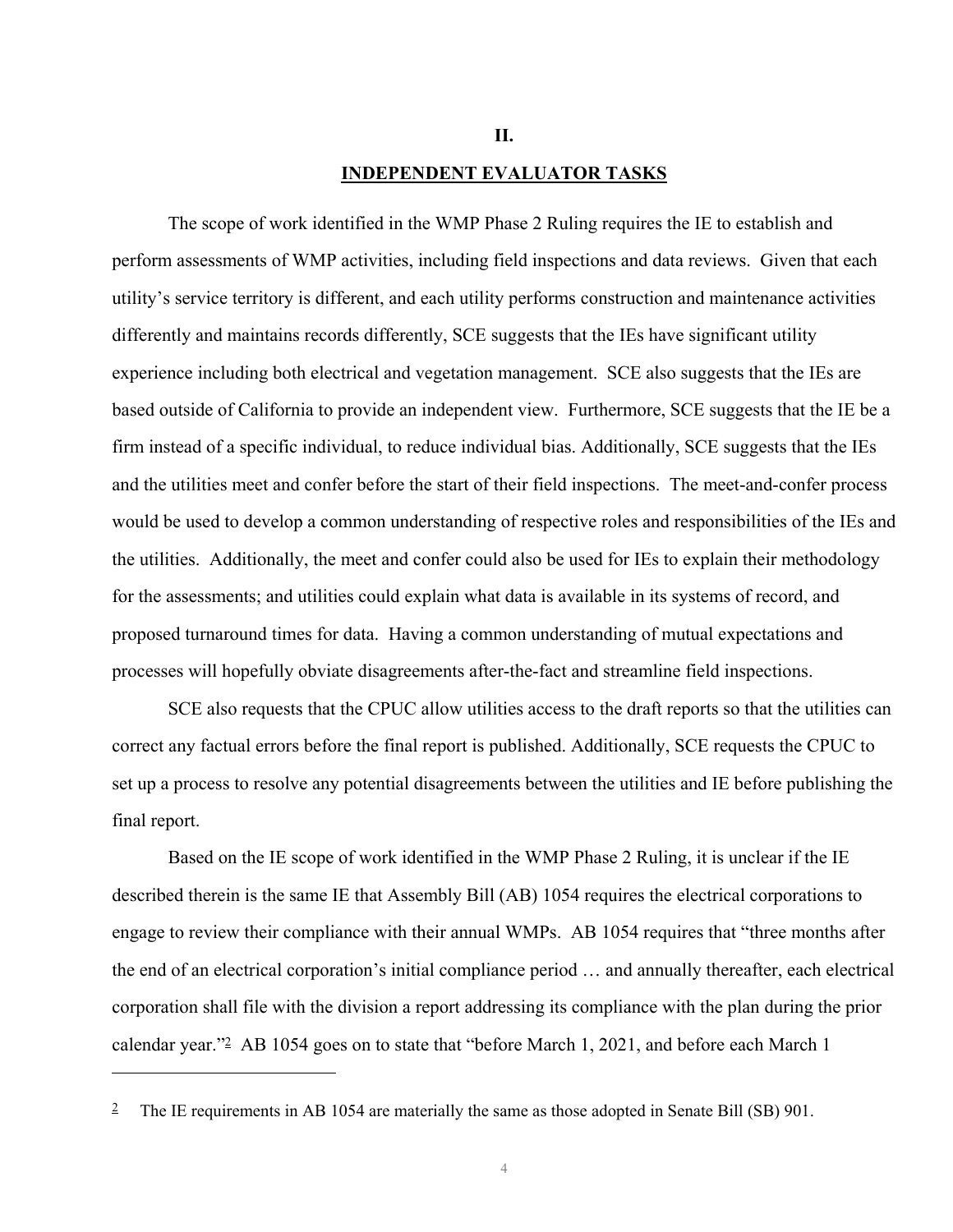thereafter, the Wildfire Safety Division, in consultation with the Department of Forestry and Fire Protection, shall make available a list of qualified IEs with experience in assessing the safe operation of electrical infrastructure," and that "each electrical corporation shall engage an independent evaluator listed... to review and assess the electrical corporation's compliance with its plan."<sup>3</sup>

While field inspections can verify certain aspects of an electrical corporation's WMP, many aspects of the WMP are not verifiable via field inspections. $4$  If the Commission expects the IE performing field inspections to be the same firm that will be engaged by the electrical corporations to review their annual WMP compliance reports and assess compliance with the plan, the IE scope of work should be expanded accordingly.

AB 1054 requires the IE to submit a report by July 1 of each year, which is only three months after the electrical corporations' submittal of their annual WMP compliance reports. Given that this is a very short period, the Wildfire Safety Division should develop a detailed scope of work for the review and a standard template/checklist for the IE review and reports. This will facilitate timely reviews by the IEs. It will also assure consistency in the review approach and report development if different IEs are hired by the electrical corporations or if different IEs are hired in different years, making reports easy to compare across utilities and over time.

#### **III.**

#### **RECOMMEND PROCESS IMPROVEMENTS**

SCE recommends limited process improvements for the 2020 WMP cycle. First, going forward, when considering the utilities' WMPs, the Commission should explicitly evaluate and approve the reasonableness of the scope and schedule of the proposed wildfire mitigation work and activities.

 $\overline{a}$ 

 $\frac{3}{2}$  The first Annual WMP Compliance Reports will be submitted by March 31, 2020. If a list of IEs is not available prior to the submittal of these reports, the Commission should provide a process by which the electrical corporations can comply with this requirement of AB 1054.

 $\frac{4}{1}$  In SCE's 2019 WMP, the following are examples of WMP activities that are not necessarily verifiable via field inspections: RA-1 Expansion of Risk Analysis; EVAL-1 Evaluation of HFRA Boundaries; DEP-2 Emergency Responder Training; DEP-1 Customer Education and Engagement; and AT-3 Alternative Technology Evaluations.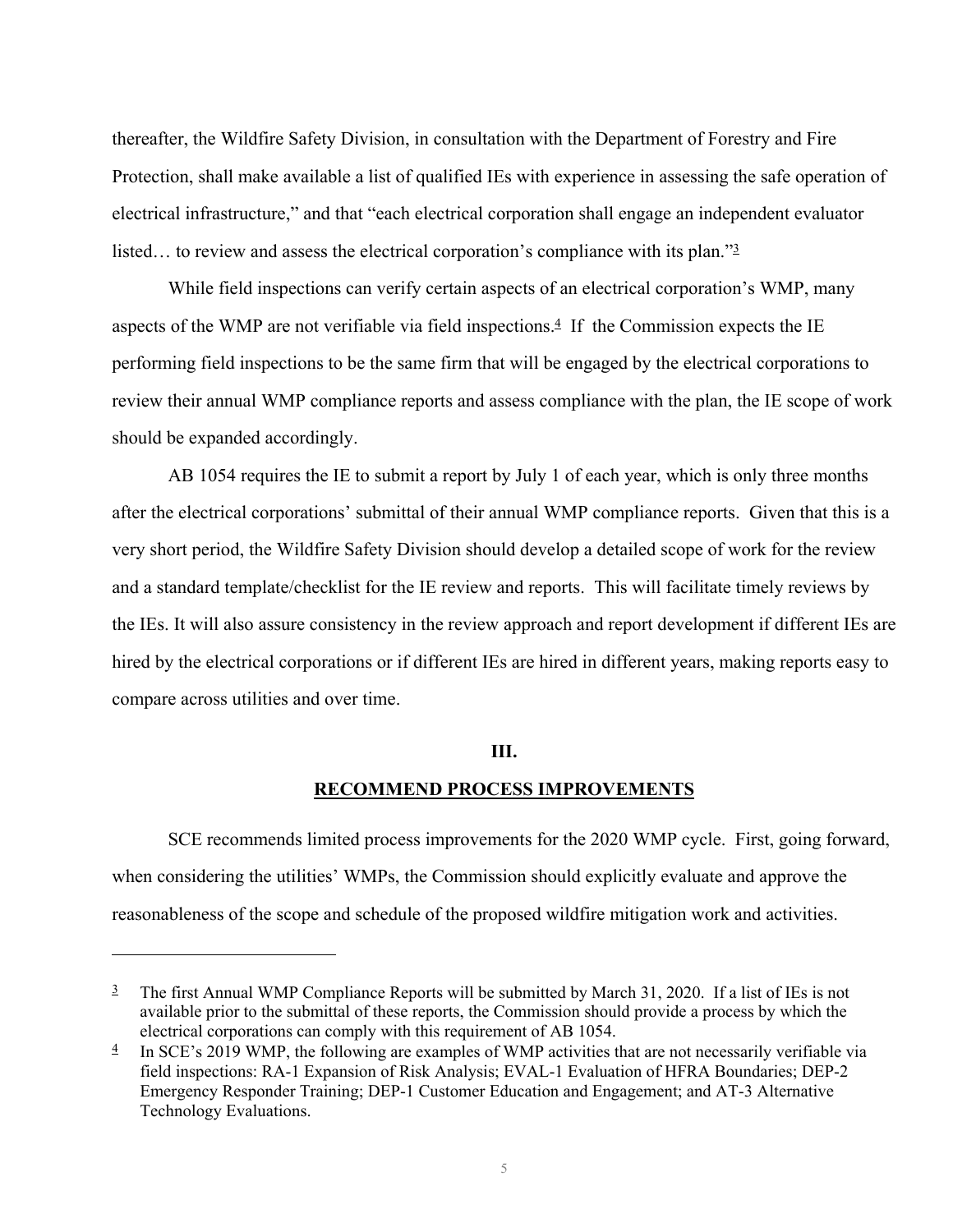Second, for the next WMP cycle (and going forward), the Commission should reinstate its longstanding ten-day data request response period requirement, consistent with the June 14, 2019 Assigned Commissioner and Administrative Law Judge's Ruling Launching Phase 2 of the Wildfire Mitigation Plan Proceeding ruling (Phase 2 Ruling). SCE appreciates the diligence and sense of urgency with which the assigned Administrative Law Judges (ALJs) and ultimately the Commission considered and approved the utilities' 2019 WMPs. The necessary expediency was the basis of an ALJ ruling that required three-day turnarounds for responses to propounded data requests. That extraordinary requirement, while perhaps necessary for the 2019 WMP cycle, is no longer appropriate going forward, especially in light of AB 1054's requirement that future WMPs cover at least a three-year period.

Third, SCE appreciates the prominent role the ALJs and Commission staff performed in leading the inclusive stakeholder process (including input from many intervenor groups representing diverse interests) which ultimately informed the final Commission decisions. That collaborative process including workshops on particular issues should be continued in future WMP cycles.

#### **IV.**

#### **CONCLUSION**

SCE appreciates the opportunity to submit these Comments and looks forward to working collaboratively with the Commission and all stakeholders on developing future WMPs.

Respectfully submitted,

PATRICIA CIRUCCI RUSSELL A. ARCHER MARGARITA GEVONDYAN

*/s/Russell A. Archer* 

By: Russell A. Archer Attorneys for SOUTHERN CALIFORNIA EDISON COMPANY 2244 Walnut Grove Avenue Post Office Box 800 Rosemead, California 91770 Telephone: (626) 302-2865 Date: August 21, 2019 E-mail: Russell.Archer@sce.com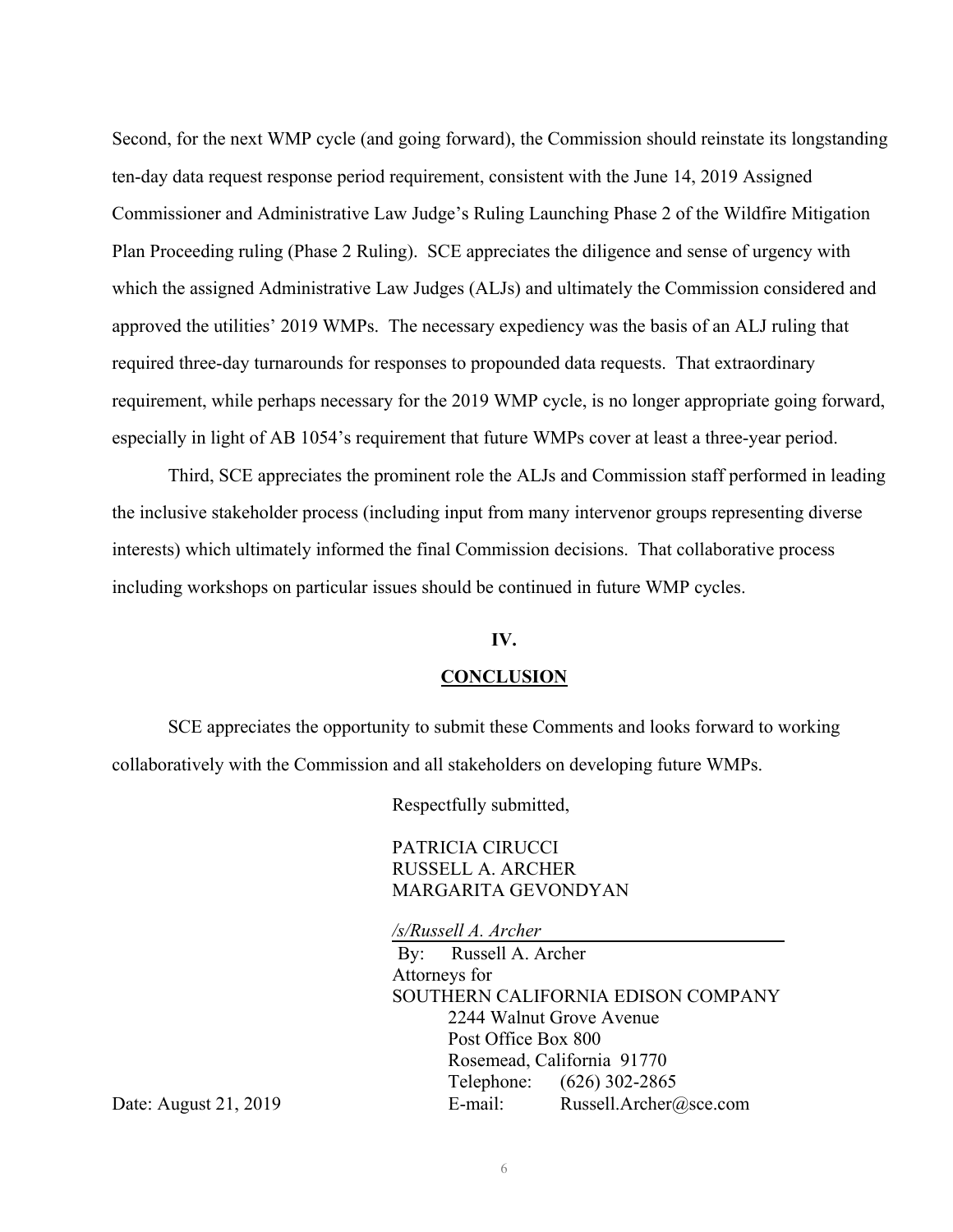## **BEFORE THE PUBLIC UTILITIES COMMISSION OF THE**

# **STATE OF CALIFORNIA**

Order Instituting Rulemaking to Implement Electric Utility Wildfire Mitigation Plans Pursuant to Senate Bill 901 (2018).

R.18-10-007

# **CERTIFICATE OF SERVICE**

I hereby certify that, pursuant to the Commission's Rules of Practice and Procedure, I have this day served a true copy of **SOUTHERN CALIFORNIA EDISON COMPANY'S (U338-E) COMMENTS ON PHASE 2 OF THE WILDFIRE MITIGATION PLAN PROCEEDING** on all parties identified on the attached service list(s) **R.18-10-007**. Service was effected by one or more means indicated below:

- **☒** Transmitting the copies via e-mail to all parties who have provided an e-mail address.
- **☒** Placing the copies in sealed envelopes and causing such envelopes to be delivered by U.S. Mail to the offices of the Assigned  $ALJ(s)$  or other addressee(s).

**ALJ Peter V. Allen ALJ Sarah R. Thomas California Public Utilities Commission Division of Administrative Law Judges 505 Van Ness Avenue San Francisco, CA 94102** 

Executed on **August 21, 2019,** at Rosemead, California.

 */s/ Edith Leon* 

Edith Leon Legal Administrative Assistant SOUTHERN CALIFORNIA EDISON COMPANY 2244 Walnut Grove Avenue Post Office Box 800 Rosemead, California 91770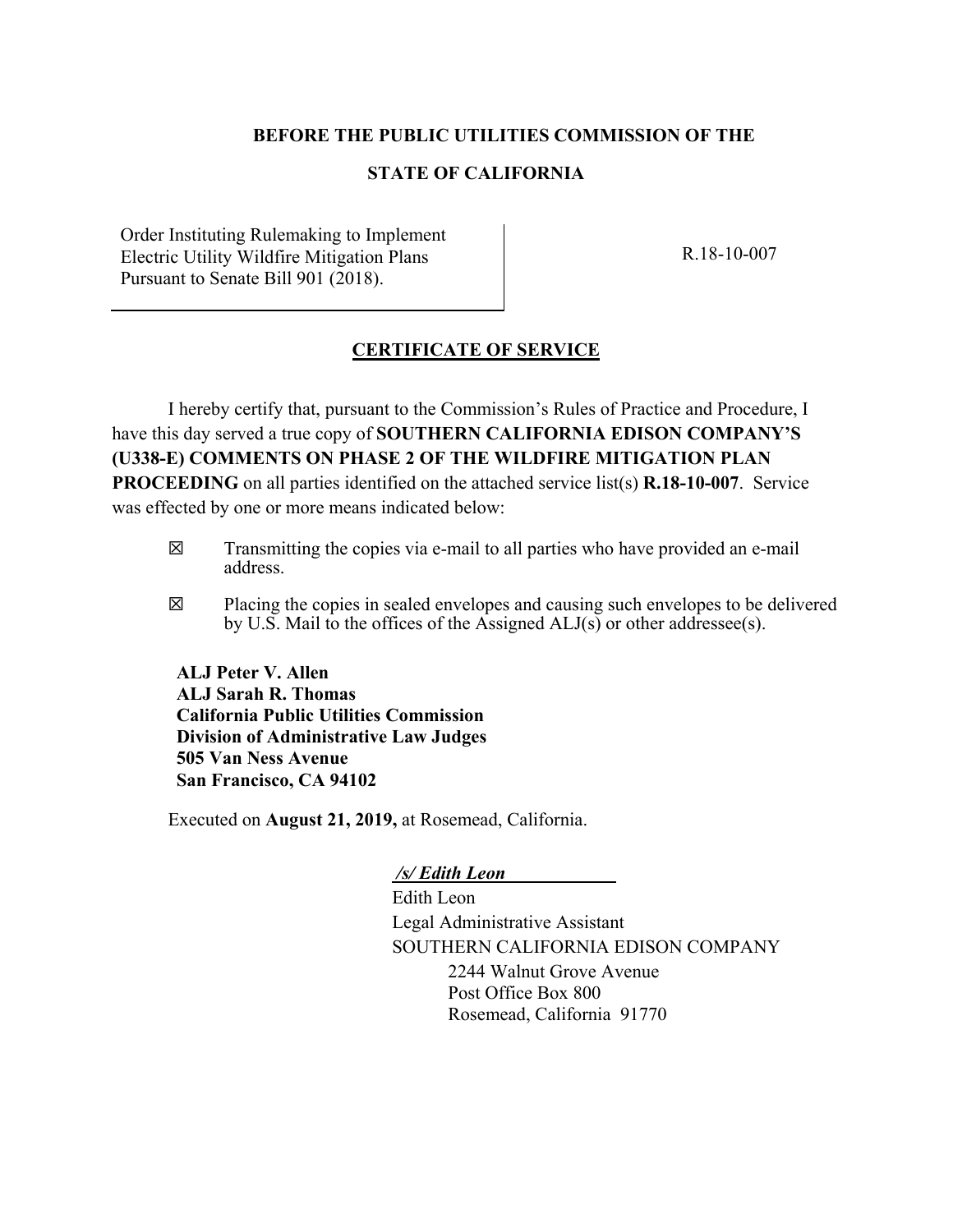

CPUC Home

#### **CALIFORNIA PUBLIC UTILITIES COMMISSION Service Lists**

**PROCEEDING: R1810007 - CPUC - OIR TO IMPLEM FILER: CPUC LIST NAME: LIST LAST CHANGED: AUGUST 20, 2019** 

**Download the Comma-delimited File About Comma-delimited Files** 

#### **Back to Service Lists Index**

# **Parties**

PETER SMITH **ALI AMIRALI** CITIZENS TRANSMISSION LLC<br>
88 BLACK FALCON AVENUE, SUITE 342 591 W. PUTNAM AVENUE CITIZENS TRANSFILSSION ALS<br>88 BLACK FALCON AVENUE, SUITE 342 BOSTON, MA 02210 GREENWICH, CT 06830 FOR: CITIZENS TRANSMISSION LLC FOR: STARTRANS IO, LLC

ROBERT L. MITCHELL **GALLACH CONTRACT CONTRACT SECOTT KUHN** TRANS-ELECT NTD PATH 15, LLC COUNTY OF LOS ANGELES 1850 CENTENNIAL PARK DRIVE, SUITE 480 OFFICE OF THE COUNTY COUNSEL RESTON, VA 20191 500 WEST TEMPLE STREET, STE 652 FOR: TRANS-ELECT NTD PATH 15, LLC LOS ANGELES, CA 90012-2713

HANS LAETZ CHRISTI HOGIN GENERAL MGR. COUNSEL ZUMA BEACH FM BROADCASTERS BEST BEST & KRIEGER LLP RADIO MALIBU 99.1 FM KBUU 1230 ROSECRANS AVE., STE. 110 6402 SURFSIDE WAY MANHATTAN BEACH, CA 90266 MALIBU, CA 90265 FOR: CITY OF MALIBU FOR: ZUMA BEACH FM EMERGENCY AND COMMUNITY BROADCASTERS, INC.

RUSSELL A. ARCHER KEITH SWITZER SR. ATTORNEY **BEAR VALLEY ELECTRIC SERVICE** SOUTHERN CALIFORNIA EDISON COMPANY 630 EAST FOOTHILL BLVD. 2244 WALNUT GROVE AVE. / PO BOX 800 SAN DIMAS, CA 91773 ROSEMEAD, CA 91770 FOR: BEAR VALLEY ELECTRIC SERVICE, DIV FOR: SOUTHERN CALIFORNIA EDISON COMPANY OF GOLDEN STATE WATER COMPANY

FOR: COUNTY OF LOS ANGELES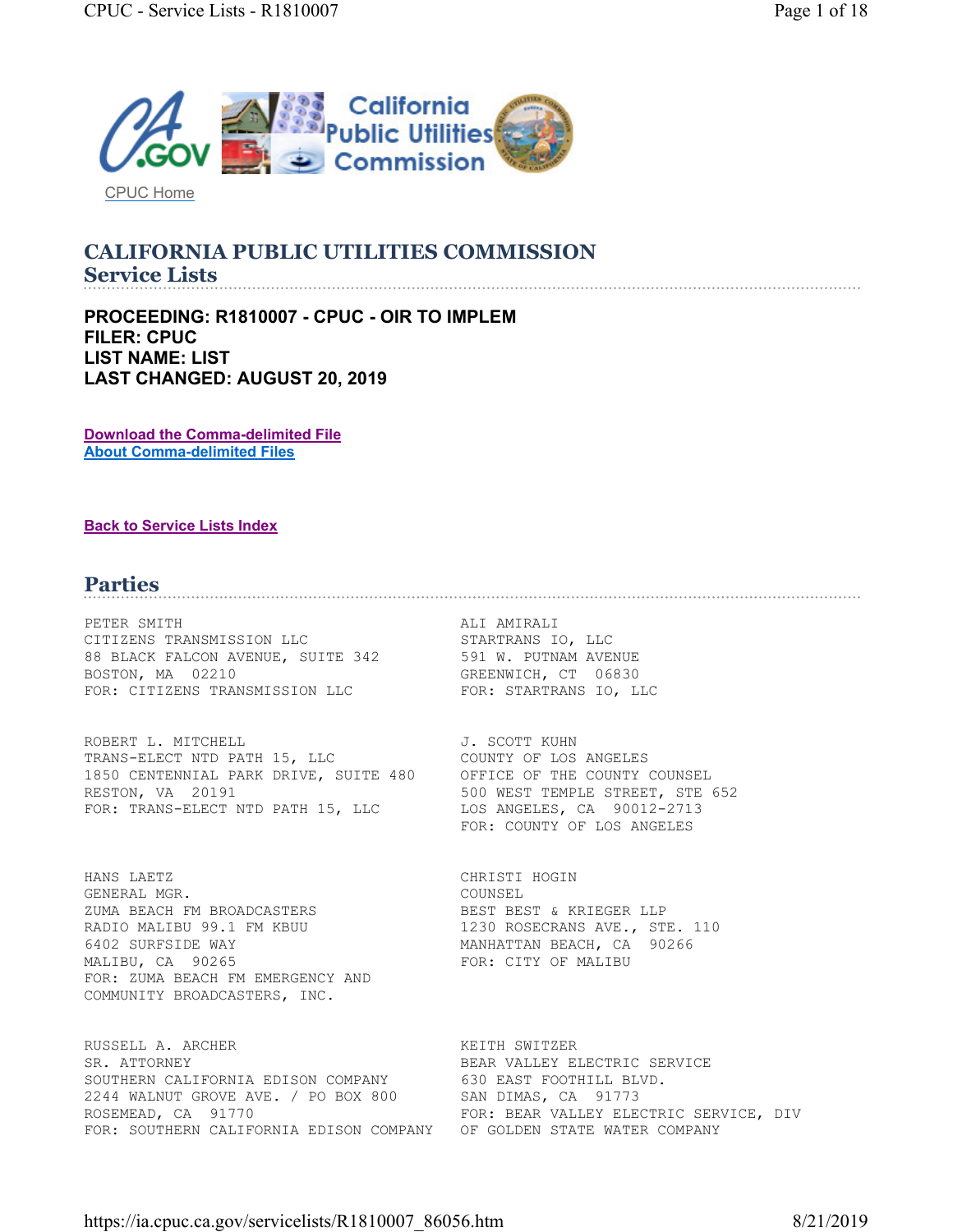DIANE CONKLIN DIANE CONKLIN MICHAEL J. AGURRE, ESQ. SPOKESPERSON AGUIRRE & SEVERSON LLP MUSSEY GRADE ROAD ALLIANCE 501 WEST BROADWAY, SUITE 1050 PO BOX 683 SAN DIEGO, CA 92101 RAMONA, CA 92065 FOR: RUTH HENRICKS FOR: MUSSEY GRADE ROAD ALLIANCE

KIRSTIE C. RAAGAS KELLEY WILLIAMS REGULATORY COUNSEL **Example 2018** COUNTY OF INYO SAN DIEGO GAS & ELECTRIC COMPANY **PO DRAWER N** 8330 CENTURY PARK COURT, CP32F INDEPENDENCE, CA 93526 SAN DIEGO, CA 92123 FOR: COUNTY OF INYO FOR: SAN DIEGO GAS & ELECTRIC COMPANY

MATTHEW J. SANDERS RACHAEL E. KOSS DEPUTY COUNTY COUNSEL READER ATTORNEY DEPUTY COUNTY COUNSEL **ATTORNEY** SAN MATEO COUNTY COUNSEL€™S OFFICE ADAMS BROADWELL JOSEPH & CARDOZO 400 COUNTY CENTER, 6TH FL 601 GATEWAY BLVD., SUITE 1000 REDWOOD CITY, CA 94063 SOUTH SAN FRANCISCO, CA 94080 FOR: PENINSULA CLEAN ENERGY AUTHORITY FOR: COALITION OF CALIFORNIA UTILITY

CALIF PUBLIC UTILITIES COMMISSION CALIF PUBLIC UTILITIES COMMISSION LEGAL DIVISION LEGAL DIVISION ROOM 5123 ROOM 4300 505 VAN NESS AVENUE 505 VAN NESS AVENUE SAN FRANCISCO, CA 94102-3214 SAN FRANCISCO, CA 94102-3214

WILLIAM ROSTOV **THOMAS** LONG DEPUTY CITY ATTORNEY **Example 19** LEGAL DIRECTOR CITY AND COUNTY OF SAN FRANCISCO THE UTILITY REFORM NETWORK CITY HALL **The CONSTRUCT ST., STE. 1400** 1 DR CARLTON B. GOODLET PL. RM 234 SAN FRANCISCO, CA 94103 SAN FRANCISCO, CA 94102-4682 FOR: TURN FOR: CITY AND COUNTY OF SAN FRANCSICO

IVAN R. JIMENEZ ALYSSA KOO REGULATORY ATTORNEY **ATTORNEY** SMALL BUSINESS UTILITY ADVOCATES PACIFIC GAS AND ELECTRIC COMPANY 548 MARKET STREET, STE. 11200 77 BEALE STREET, B30A SAN FRANCISCO, CA 94104 SAN FRANCISCO, CA 94105 FOR: SMALL BUSINESS UTILITY ADVOCATES FOR: PACIFIC GAS AND ELECTRIC COMPANY (SBUA) (PG&E)

NORA SHERIFF, ESO. THE SECOND SEVELYN KAHL COUNSEL COUNSEL BUCHALTER, A PROFESSIONAL CORPORATION BUCHALTER, A PROFESSIONAL CORPORATION 55 SECOND STREET, STE. 1700 55 SECOND STREET, SUITE 1700 SAN FRANCISCO, CA 94105 SAN FRANCISCO, CA 94105-3493 FOR: CALIFORNIA LARGE ENERGY CONSUMERS FOR: ENERGY PRODUCERS AND USERS ASSOCIATION (CLECA) COALITION

EMPLOYEES (CUE)

CHARLYN A. HOOK<br>CALIF PUBLIC UTILITIES COMMISSION CALIF PUBLIC UTILITIES COMMISSION FOR: PUBLIC ADVOCATES OFFICE FOR: OFFICE OF THE SAFETY ADVOCATE (OSA)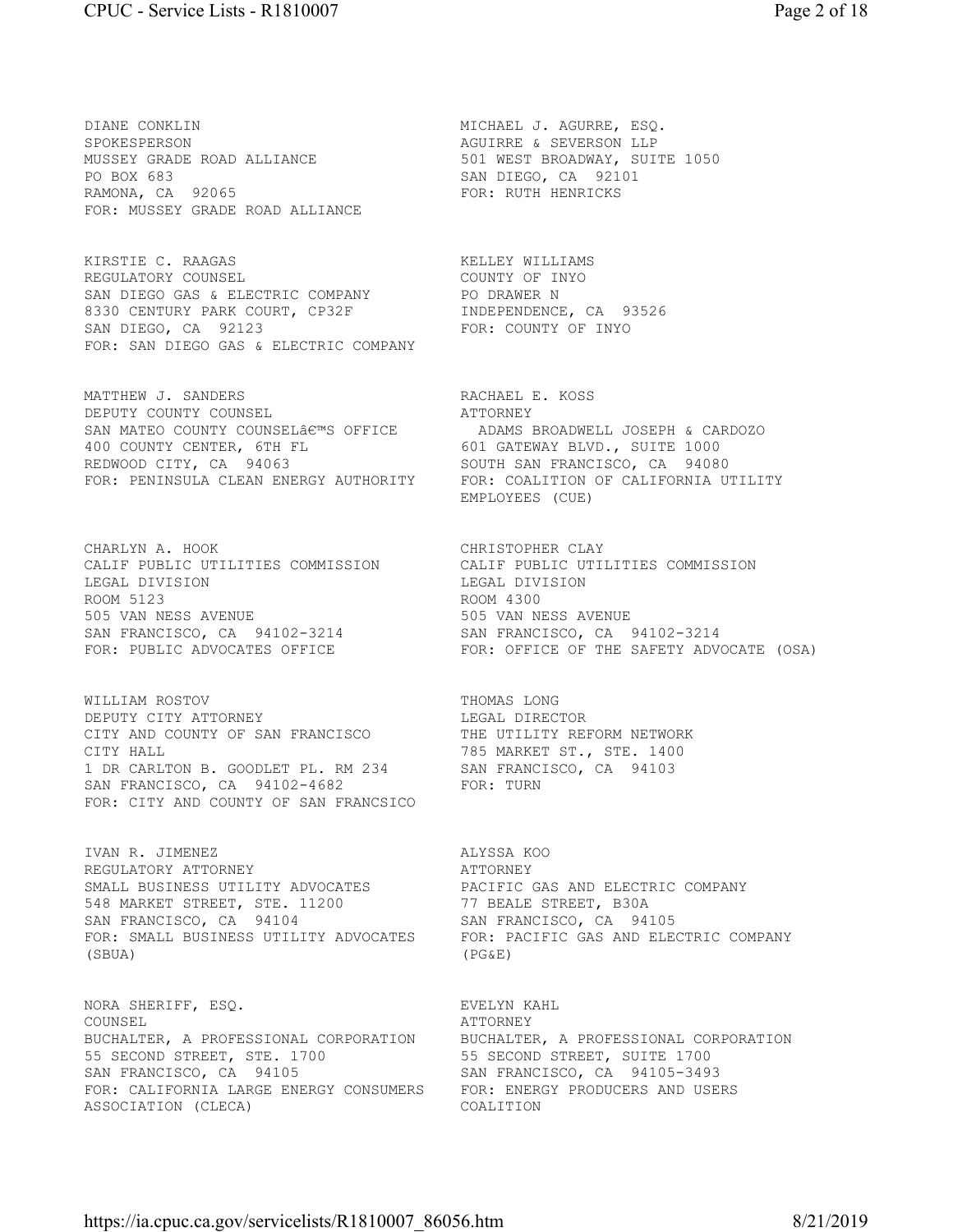DAVID J. MILLER<br>
AVP – SR. LEGAL COUNSEL<br>
ATTORNEY / PAR AVP - SR. LEGAL COUNSEL ATTORNEY / PARTNER AT&T SERVICES, INC. THE SERVICES INC. SAN FRANCISCO, CA 94108 SAN FRANCISCO, CA 94111

MEGAN SOMOGYI MEGAN SOMOGYI ATTORNEY ATTORNEY GOODIN, MACBRIDE, SQUERI & DAY, LLP GOODIN, MACBRIDE, SQUERI & DAY, LLP 505 SANSOME STREET, STE. 900 505 SANSOME STREET, STE 900 SAN FRANCISCO, CA 94111 SAN FRANCISCO, CA 94111 FOR: CITY OF PLACERVILLE FOR: CITY OF SANTA ROSA

MEGAN SOMOGYI MEGAN SOMOGYI ATTORNEY ATTORNEY 505 SANSOME STREET, STE. 900 505 SANSOME ST., STE. 900 SAN FRANCISCO, CA 94111 SAN FRANCISCO, CA 94111 FOR: COUNTY OF MENDOCINO FOR: COUNTY OF SONOMA

DAVID L. HUARD IRENE K. MOOSEN ATTORNEY ATTORNEY AT LAW MANATT, PHELPS & PHILLIPS, LLP LAW OFFICE OF IRENE K. MOOSEN ONE EMBARCADERO CENTER, 30TH FL. 53 SANTA YNEZ STREET SAN FRANCISCO, CA 94111-3736 SAN FRANCISCO, CA 94112

LENNEAL K. GARDNER VALERIE PRYOR TRANS BAY CABLE LLC GEN. MGR. SAN FRANCISCO, CA 94129 100 NORTH CANYONS PARKWAY FOR: TRANS BAY CABLE LLC LIVERMORE, CA 94551

JEFFERY RICHARD DOUGLAS E. COTY CHIEF DEPUTY COUNTY COUNSEL ATTORNEY 1195 THIRD ST, SUITE 301 2125 OAK GROVE ROAD, SUITE 210 NAPA, CA 94559 WALNUT CREEK, CA 94598 FOR: COUNTY OF NAPA FOR: CONTRA COSTA WATER DISTRICT

ELIZABETH TAYLOR TIM LINDL COUNSEL PARTNER PROTECT OUR COMMUNITIES FOUNDATION KEYES & FOX LLP 1547 PALOS VERDES MALL, NO. 196 436 14TH STREET, SUITE 1305 WALNUT CREEK, CA 94598 OAKLAND, CA 94612 FOR: PROTECT OUR COMMUNITIES FOUNDATION FOR: SUNRUN INC.

430 BUSH STREET, ROOM 310 101 CALIFORNIA STREET, 34TH FL. FOR: AT&T FOR: HORIZON WEST TRANSMISSION, LLC (FORMERLY NEXTERA ENERGY TRANSMISSION

WEST, LLC - NEET WEST)

GOODIN, MACBRIDE, SQUERI & DAY, LLP GOODIN, MACBRIDE, SQUERI, & DAY, LLP

FOR: CITY OF LAGUNA BEACH FOR: LOCAL GOVERNMENT SUSTAINABLE ENERGY COALITION (LGSEC)

ONE LETTERMAN DRIVE, C5-100 ALAMEDA COUNTY FLOOD CONTROL AND WATER FOR: ALAMEDA COUNTY FLOOD CONTROL AND WATER CONSERVATION DISTRICT, ZONE 7

OFFICE OF THE NAPA COUNTY COUNSEL BOLD, POLISNER, MADDOW, NELSON & JUDSON

GREGG MORRIS SHANA LAZEROW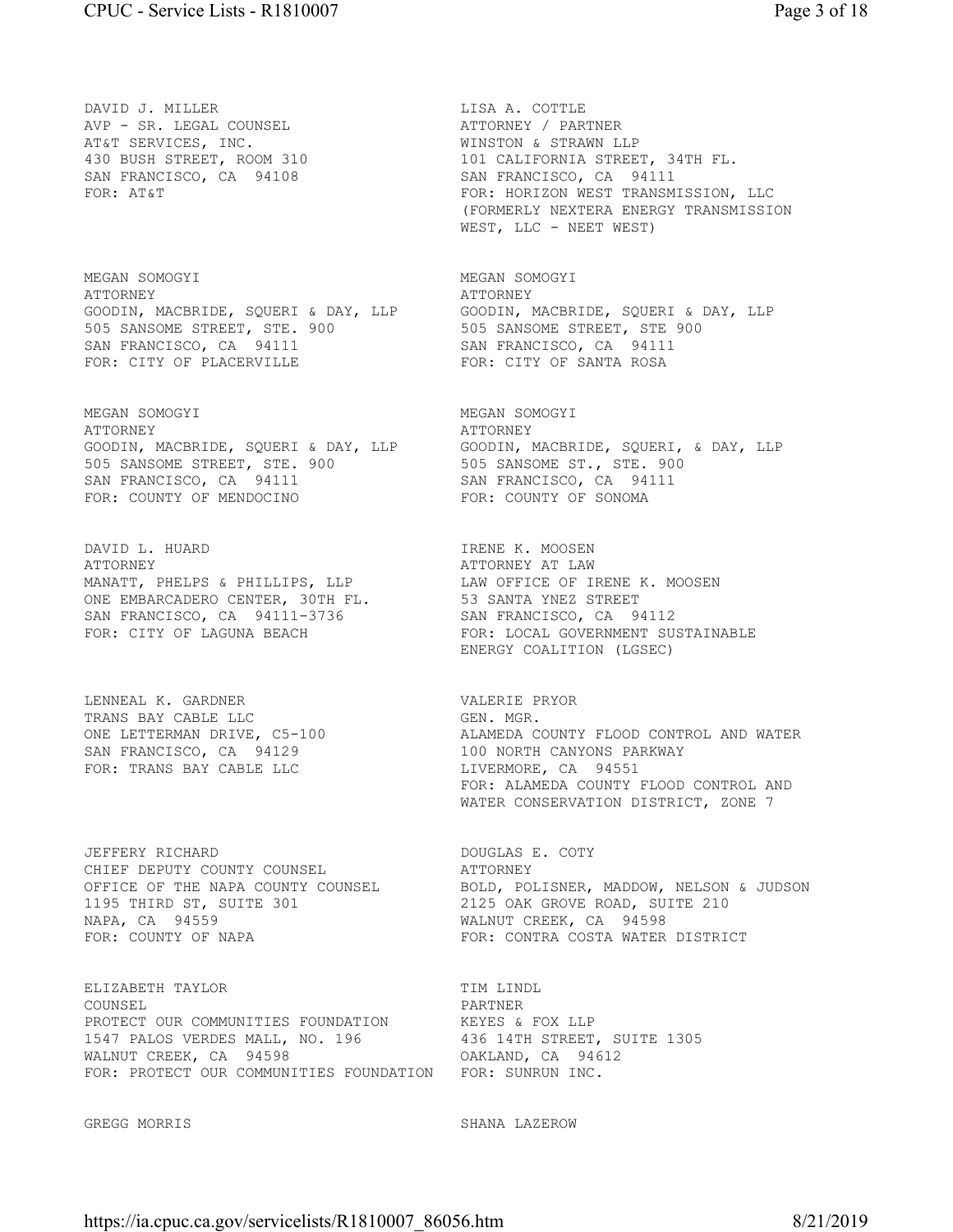DIRECTOR **ATTORNEY** THE GREEN POWER INSTITUTE COMMUNITIES FOR A BETTER ENVIRONMENT 2039 SHATTUCK AVE., SUTE. 402 120 BROADWAY, SUITE 2 BERKELEY, CA 94704 RICHMOND, CA 94804 FOR: THE GREEN POWER INSTITUTE (GPI) FOR: CALIFORNIA ENVIRONMENTAL JUSTICE

JASON HOPPIN WILLIAM B. ABRAMS COUNTY OF SANTA CRUZ COMMUNITY ADVOCATE ADMIN. OFFICE 1519 BRANCH OWL PLACE 701 OCEAN STREET SANTA ROSA, CA 95409 SANTA CRUZ, CA 95060 FOR: WILLIAM B. ABRAMS FOR: COUNTY OF SANTA CRUZ

JUSTIN WYNNE STACI HEATON ATTORNEY REGULATORY AFFAIRS ADVOCATE 915 L STREET, STE. 1480 1215 K ST., STE. 1650 SACRAMENTO, CA 95814 SACRAMENTO, CA 95814 ASSOCIATION (CMUA) CALIFORNIA

JEROME F. CANDELARIA LYNN HAUG VP & COUNSEL, REGULATORY AFFAIRS ATTORNEY 1001 K STREET, 2ND FL. 2600 CAPITOL AVE., STE. 400 SACRAMENTO, CA 95814-3832 SACRAMENTO, CA 95816 TELECOMMUNICATIONS ASSOCIATION

RONALD LIEBERT JEDEDIAH J. GIBSON ATTORNEY AT LAW 2600 CAPITOL AVENUE, STE. 400 2600 CAPITOL AVENUE, SUITE 400<br>
SACRAMENTO, CA 95816 3ACRAMENTO, CA 95816-5931 SACRAMENTO, CA 95816 SACRAMENTO, CA 95816-5931 FOR: CALIFORNIA MANUFACTURERS & FOR: BEAR VALLEY ELECTRIC SERVICE TECHNOLOGY ASSN. (CMTA) (BVES) / LIBERTY UTILITIES (CALPECO

JOHN LARREA KAREN NOREEN MILLS DIR - GOVN'T AFFAIRS SR. ATTORNEY CALIFORNIA LEAGUE OF FOOD PRODUCERS CALIFORNIA FARM BUREAU FEDERATION 2485 NATOMAS PARK DRIVE, STE. 550 2600 RIVER PLAZA DRIVE SACRAMENTO, CA 95833 SACRAMENTO, CA 95833 FOR: CALIFORNIA LEAGUE OF FOOD PRODUCERS FOR: CALIFORNIA FARM BUREAU FEDERATION

LAUREN GILL DANIEL MARSH 5555 SKYWAY 933 ELOISE AVENUE

CYNTHIA HANSEN MIFSUD ASSIST. GEN. COUNSEL

ALLIANCE (CEJA)

BRAUN BLAISING SMITH WYNNE, P.C. RURAL COUNTY REPRESENTATIVES OF CALIF. FOR: CALIFORNIA MUNICIPAL UTILITIES FOR: RURAL COUNTY REPRESENTATIVES OF

CALIFORNIA CABLE AND TELECOMM. ASSN. ELLISON SCHNEIDER HARRIS & DONLAN LLP FOR: CALIFORNIA CABLE AND<br>FOR: CALIFORNIA CABLE AND FOR: EAST BAY MUNICIPAL UTILITY DISTRICT<br>FOR: CALIFORNIA CABLE AND FOR: EAST BAY MUNICIPAL UTILITY DISTRICT

ELLISON SCHNEIDER HARRIS & DONLAN LLP ELLISON SCHNEIDER HARRIS & DONLAN LLP ELECTRIC)

TOWN MGR. TOWN MGR. TOWN MESS AREGULATORY AFFAIRS TOWN OF PARADISE TOWN CONTROLLERTY UTILITIES (CALPECO ELECTRIC) LLC PARADISE, CA 95969 SOUTH LAKE TAHOE, CA 96150 FOR: TOWN OF PARADISE FOR: LIBERTY UTILITIES (CALPECOELECTRIC)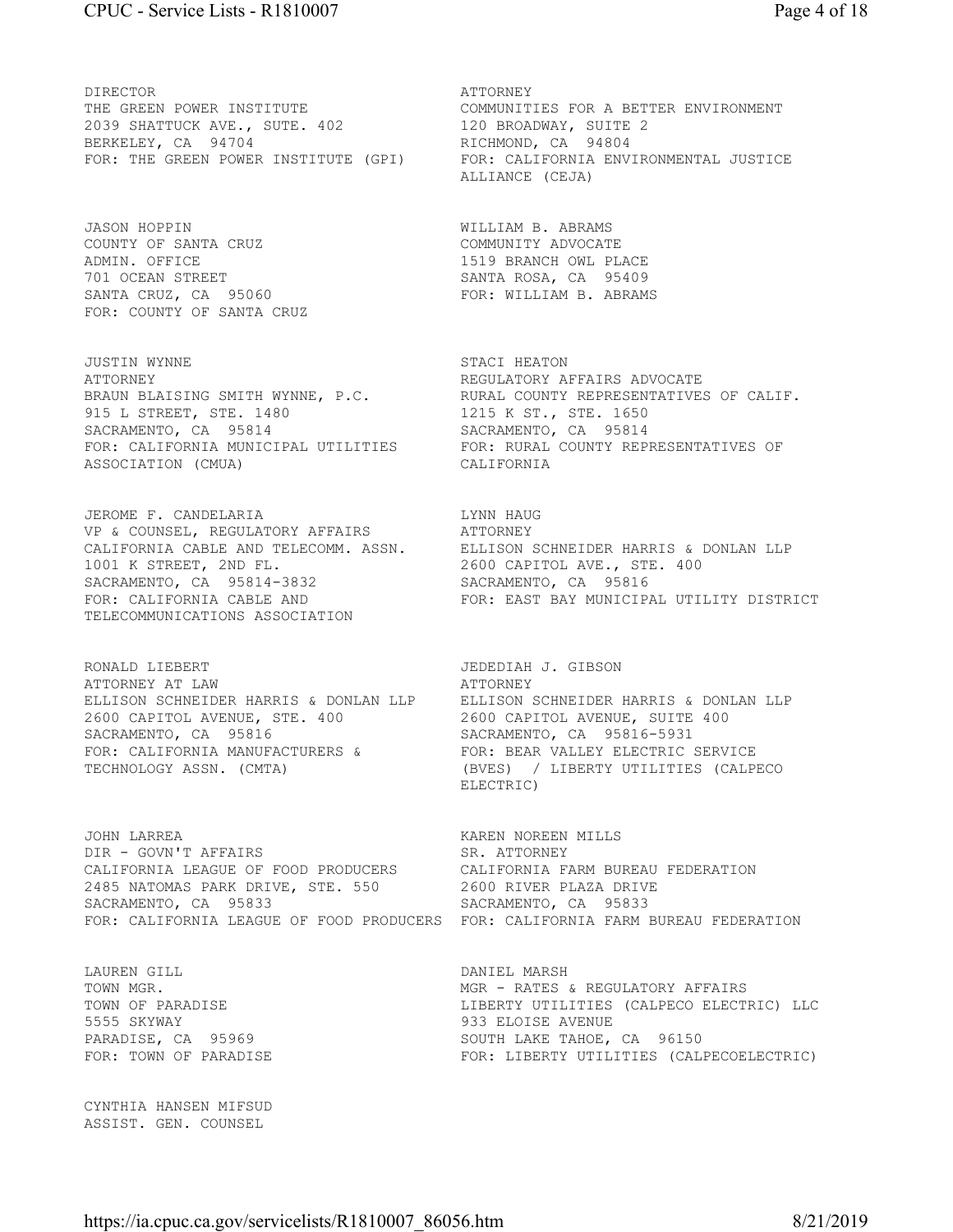PACIFICORP 825 NE MULTNOMAH ST., STE. 1800 PORTLAND, OR 97232 FOR: PACIFIC POWER, A DIV OF PACIFICORP

# **Information Only**

CURT BARRY KAVYA BALARAMAN INSIDE WASHINGTON PUBLISHERS CALIFORNIA ENERGY MARKETS EMAIL ONLY EMAIL ONLY EMAIL ONLY, CA 00000 EMAIL ONLY, CA 00000

MEGHAN DEWEY **MICHAEL BROWN** MGR - EE POLICY / STRATEGY CONSULTANT PACIFIC GAS AND ELECTRIC COMPANY LAW OFFICE OF MICHAEL BROWN EMAIL ONLY EMAIL ONLY

MICHAEL CALLAHAN NICK WILLIAMS EMAIL ONLY **EMAIL CONCRETE SECULAR EXECUTE A** REORG RESEARCH INC. EMAIL ONLY, CA 00000 EMAIL ONLY

RACHEL A. GOLD, ESQ. SHANNON EDDY CLIMATE CHG PROGRAM LARGE-SCALE SOLAR ASSOCIATION CALIFORNIA AIR RESOURCES BOARD BMAIL ONLY EMAIL ONLY EMAIL ONLY, CA 00000 EMAIL ONLY, CA 00000

STEPHEN R. CIESLEWICZ WADE A. GREENACRE UVM CONSULTANT CASE MGR. EMAIL ONLY, CA 00000 EMAIL ONLY

CAMERON-DANIEL, P.C. MRW & ASSOCIATES, LLC EMAIL ONLY EMAIL ONLY EMAIL ONLY, CA 00000 EMAIL ONLY, CA 00000

CRAIG JUDSON MCBETH CAROLINE V. BONE 84 WEST PARK PLACE, 3RD FL. 60 WALL STREET STAMFORD, CT 06901 NEW YORK, NY 10005

JONATHAN ARNOLD CONOR SKELDING DEUTSCHE BANK REORG

STAFF WRITER / REPORTER

EMAIL ONLY, CA 00000 FOR: SMALL BUSINESS UTILITY ADVOCATES (SBUA)

MARIN CLEAN ENERGY SENIOR DISTRESSED DEBT ANALYST EMAIL ONLY, NY 00000

EMAIL ONLY PACIFIC GAS AND ELECTRIC COMPANY EMAIL ONLY, CA 00000

JUDSON INVESTMENTS LLC **DEUTSCHE BANK SECURITIES, INC.** 

60 WALL STREET 11 E 26TH STREET, 12TH FL. NEW YORK, NY 10005 NEW YORK, NY 10010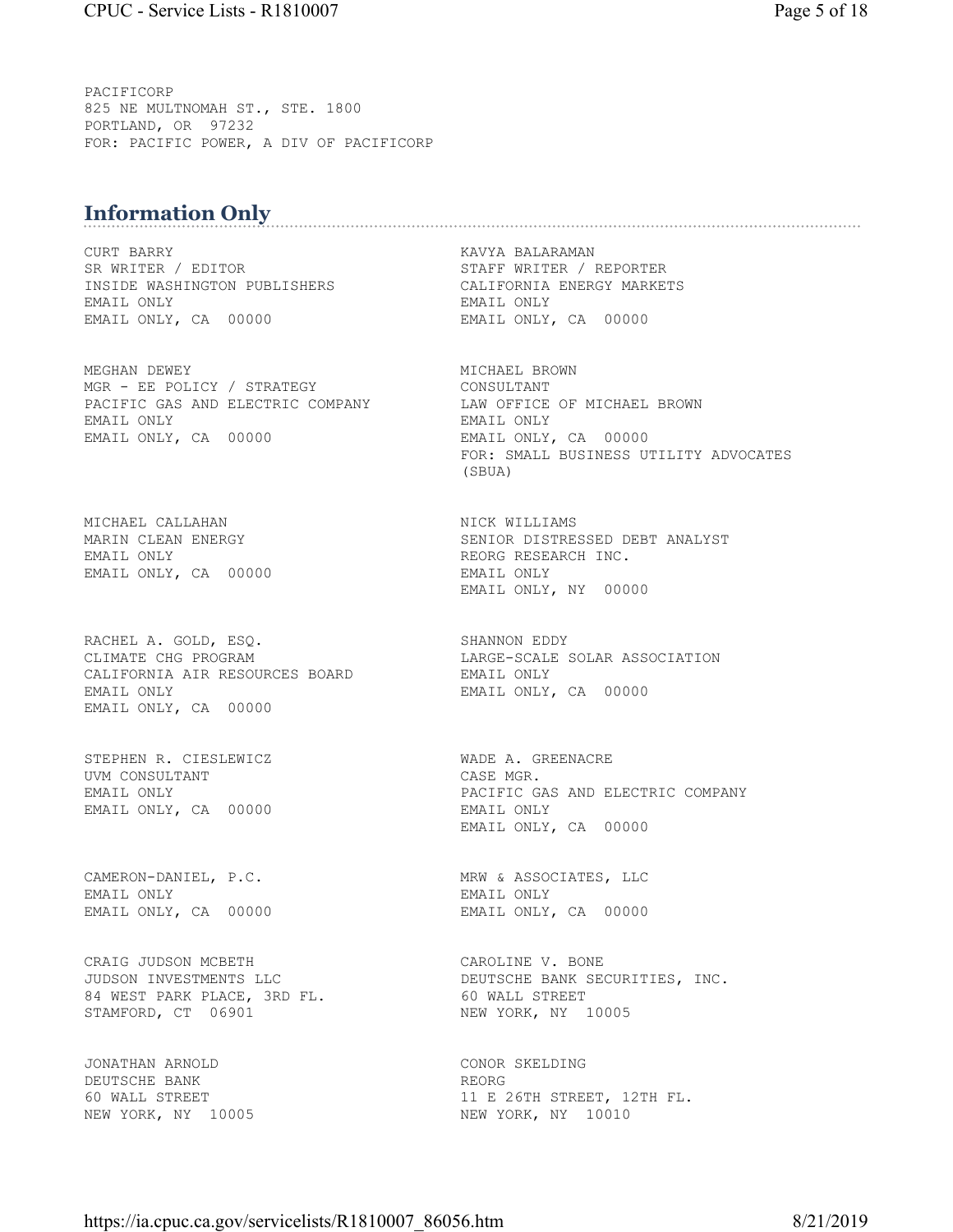JESSIE CROZIER DAVID NGUYEN LUMINUS MANAGEMENT **ANALYST** 1700 BROADWAY, 26TH FL. JEFFERIES LLC NEW YORK, NY 10019 520 MADISON AVENUE

EDWIN GUYANDI GREGORY REISS 405 PARK AVENUE, SUITE 1104 NEW YORK, NY 10022 NEW YORK, NY 10022

MICHAEL KRAMER **ALEJANDRO MENDEZ** DUCERA PARTNERS LLC MADISON AVENUE PARTNERS NEW YORK, NY 10022 NEW YORK, NY 10155

ELI SAMAHA **DONALD R. ALLEN** MADISON AVENUE PARTNERS FOUNDING PARTNER, COUNSEL 150 E 58TH STREET, 14TH FLOOR DUNCAN & ALLEN

AMANDA VANEGA BLAKE ELDER EQ RESEARCH LLC POLICY RESEARCH ANALYST 1155 KILDAIRE FARM ROAD, SUITE 203 EQ RESEARCH LLC CARY, NC 27511 1155 KILDAIRE FARM ROAD, SUITE 203

CORKY WHIPPLE **GEAN SERVICE CORKY WHIPPLE** 

STEVEN GRECO **STEVEN GRECO JIM ROSS** REGULATORY AFFAIRS ANALYST FOR THE RCS, INC. HORIZON WEST TRANSMISSION, LLC 266 PENNINGTON LANE 700 UNIVERSE BLVD CHESTERFIELD, MO 63005 JUNO BEACH, FL 33407 FOR: (FORMERLY NEXTERA ENERGY TRANSMISSION, LLC)

TRACY C. DAVIS SCOTT DUNBAR SR. ATTORNEY **ATTORNEY** HORIZON WEST TRANSMISSION, LLC KEYES & FOX LLP 5920 W. WILLIAM CANNON DR., BLDG. 2 1580 LINCOLN STREET, STE. 880 AUSTIN, TX 78749 **DENVER, CO 80203** FOR: (FORMERLY NEXTERA ENERGY TRANSMISSION, LLC)

NEW YORK, NY 10022

ANALYST CENTENUS GLOBAL MANAGEMENT, LP NEWTYN MANAGEMENT 437 MADISON AVENUE, SUITE 19B

499 PARK AVENUE, 16TH FLOOR 150 EAST 58TH STREET, 14TH FLOOR

NEW YORK, NY 10155 1730 RHODE ISLAND AVENUE, NW, SUITE 700 WASHINGTON, DC 20036 FOR: CITIZENS TRANSMISSION LLC

CARY, NC 27511

SOUTHWIRE COMPANY, LLC TELECOMMUNICATIONS PARALEGAL 1 SOUTHWIRE DRIVE FRIEND, HUDAK & HARRIS, LLP CARROLLTON, GA 30119 THREE RAVINIA DRIVE, STE. 1700 ATLANTA, GA 30346-2131

TIMOTHY K. CLARK LON W. HOUSE, PH.D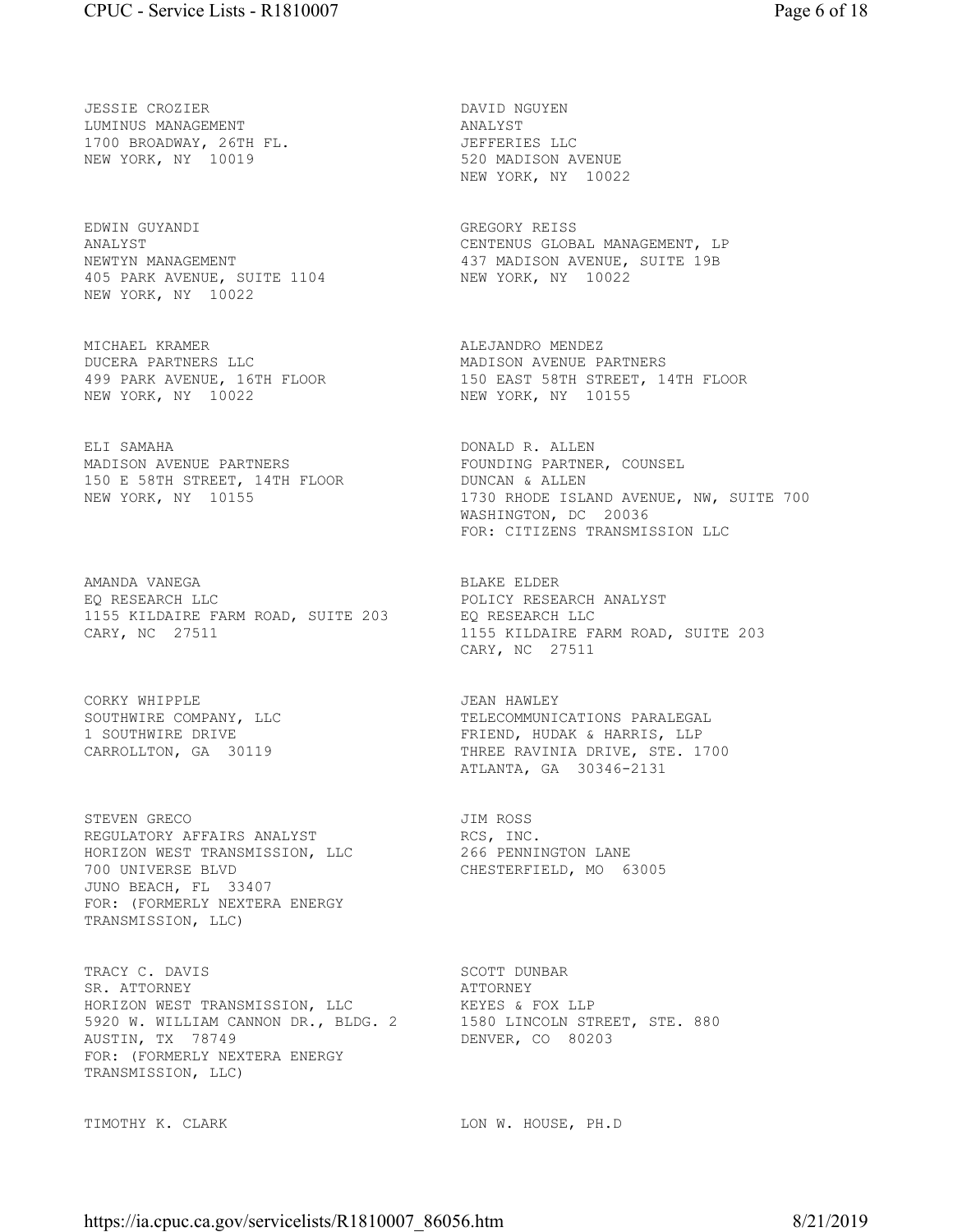PACIFICORP (ROCKY MOUNTAIN POWER) WATER & ENERGY CONSULTING 1407 WEST NORTH TEMPLE, SUITE 320 10645 N. ORACLE RD., STE 121-216 SALT LAKE CITY, UT 84116 ORO VALLEY, AZ 85737

JEFFERY A. WILLIAMS SALL SERYAN PENA SUPERINTENDENT - CODES & ORDINANCES CALIF PUBLIC UTILITIES COMMISSION 111 NORTH HOPE STREET, RM. 856 320 West 4th Street Suite 500 LOS ANGELES, CA 90012 Los Angeles, CA 90013

CHRISTOPHER MOORE **FADI DAYE** 320 West 4th Street Suite 500 320 West 4th Street Suite 500 Los Angeles, CA 90013 Los Angeles, CA 90013

JOAN WEBER JOCELINE PEREIRA 320 West 4th Street Suite 500 320 West 4th Street Suite 500 Los Angeles, CA 90013 Los Angeles, CA 90013 FOR: OSA

KOKO M. TOMASSIAN JOHN R. TODD CALIF PUBLIC UTILITIES COMMISSION DEP. CHIEF-PREVENTION SVCS. BUREAU ELECTRIC SAFETY AND RELIABILITY BRANCH COUNTY OF LOS ANGELES FIRE DEPT. 320 West 4th Street Suite 500 1320 N. EASTERN AVENUE, RM. 254 Los Angeles, CA 90013 LOS ANGLELES, CA 90063-3294 FOR: SED **FOR: SED FOR: SED FOR: COUNTY OF LOS ANGELES** 

ANNMARIE LETT SHARON YANG COORDINATOR - RATES & REG AFFAIRS DIR - LEGAL SERVICES 9750 WASHBURN ROAD 9750 WASHBURN ROAD DOWNEY, CA 90241 DOWNEY, CA 90241

JANE E. TERJUNG **FRED G. YANNEY** COMMUNITY ADVOCATES **ATTORNEY** TOPANGA COMMUNITY ALLIANCE YANNEY LAW OFFICE TOPANGA, CA 90290 CERRITOS, CA 90703

DANIEL W. DOUGLASS CASE ADMINISTRATION DOUGLASS & LIDDELL 8631 RUSH STREET 4766 PARK GRANADA, SUITE 209 ROSEMEAD, CA 91770 CALABASAS, CA 91302

CONNOR FLANNIGAN GARY STERN SOUTHERN CALIFORNIA EDISON COMPANY MANAGING DIR. 2244 WALNUT GROVE AVE. SOUTHERN CALIFORNIA EDISON COMPANY ROSEMEAD, CA 91770 8631 RUSH STREET

L.A. DEPT OF WATER & POWER ELECTRIC SAFETY AND RELIABILITY BRANCH

CALIF PUBLIC UTILITIES COMMISSION CALIF PUBLIC UTILITIES COMMISSION BUSINESS AND COMMUNITY OUTREACH ELECTRIC SAFETY AND RELIABILITY BRANCH FOR: SED

CALIF PUBLIC UTILITIES COMMISSION CALIF PUBLIC UTILITIES COMMISSION OFFICE OF THE SAFETY ADVOCATE ELECTRIC SAFETY AND RELIABILITY BRANCH

LIBERTY UTILITIES (CALIFORNIA) LIBERTY UTILITIES (CALPECO ELECTRIC) LLC FOR: LIBERTY UTILITIES (CALIFORNIA)

1639 OAK DRIVE 17409 MARQUARDT AVE. UNIT C-4

ATTORNEY AT LAW SOUTHERN CALIFORNIA EDISON COMPANY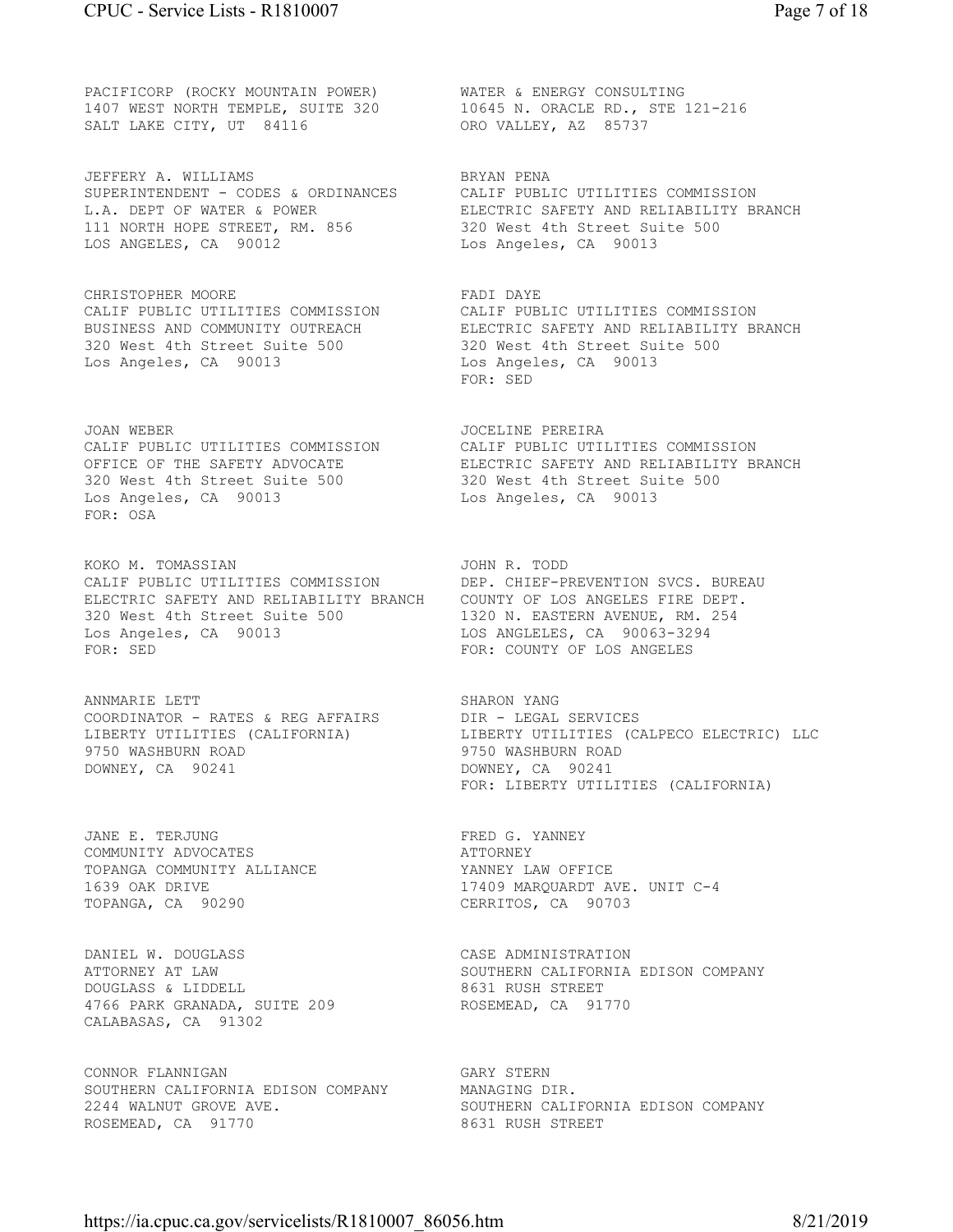MARGARITA GEVONDYAN RYAN STEVENSON SR. ATTORNEY PRINCIPAL ADVISOR / REG - POLICY SOUTHERN CALIFORNIA EDISON COMPANY SOUTHERN CALIFORNIA EDISON COMPANY 2244 WALNUT GROVE AVE / PO BOX 800 8631 RUSH ST., GEN. OFFICE 4 ROSEMEAD, CA 91770 ROSEMEAD, CA 91770 FOR: SOUTHERN CALIFORNIA EDISON COMPANY

NGUYEN QUAN JOSEPH W. MITCHELL, PH.D BEAR VALLEY ELECTRIC SERVICE 19412 KIMBALL VALLEY RD. 630 EAST FOOTHILL BLVD. RAMONA, CA 92065 SAN DIMAS, CA 91773

LEGAL ASSISTANT **ATTORNEY** AGUIRRE & SEVERSON LLP AGUIRRE & SEVERSON LLP SAN DIEGO, CA 92101 SAN DIEGO, CA 92101-3591 FOR: RUTH HENRICKS FOR: RUTH HENRICKS

ESTHER NORTHRUP JOHN W. LESLIE, ESQ STATE REGULATORY AFFAIRS **ALL SEEMING ATTORNEY** COX CALIFORNIA TELCOM, LLC DENTONS US LLP 5887 COPLEY DRIVE, STE. 300 EMAIL ONLY SAN DIEGO, CA 92111 EMAIL ONLY, CA 92121

CHUCK MANZUK **JAMIE K. YORK** DIR - GRC & REVENUE REQUIREMENTS GRC PROGRAM MGR. SAN DIEGO GAS & ELECTRIC COMPANY SAN DIEGO GAS & ELECTRIC COMPANY 8330 CENTURY PARK COURT 6330 CENTURY PARK COURT, CP32D SAN DIEGO, CA 92123 SAN DIEGO, CA 92123

KEITH MELVILLE NORMA JASSO SR. COUNSEL **MGR - REGULATORY** SAN DIEGO GAS & ELECTIRIC COMPANY SAN DIEGO GAS & ELECTRIC COMPANY 8330 CENTURY PARK CT., CP-32D 8330 CENTURY PARK CT, CP31E SAN DIEGO, CA 92123 SAN DIEGO, CA 92123 FOR: SAN DIEGO GAS & ELECTRIC COMPANY

8330 CENTURY PARK CT, CP31-E SAN DIEGO, CA 92123-1548 SAN DIEGO, CA 92123-1530

BRITT K. STROTTMAN **ERIC CARDELLA** BARON & BUDD, P.C. SUPERVISOR, ENGINEERING & PLANNING 11440 WEST BERNARD COURT THE BEAR VALLEY ELECTRIC SERVICE<br>
SAN DIEGO, CA 92127 12020 GARSTIN DRIVE / PO BOX 1547 SAN DIEGO, CA 92127 42020 GARSTIN DRIVE / PO BOX 1547 FOR: COUNTIES OF SONOMA, NAPA, BIG BEAR LAKE, CA 92315 MENDOCINO, LAKE, YUBA, NEVADA. CITIES OF SANTA ROSA, AND CLEARLAKE.

 ROSEMEAD, CA 91770 FOR: SOUTHERN CALIFORNIA EDISON COMPANY

REGULATORY AFFAIRS MGR. M-BAR TECHNOLOGIES AND CONSULTING, LLC

MARIA BYRNES MARIA C. SEVERSON, ESQ. 501 WEST BROADWAY, STE. 1050 501 WEST BROADWAY, STE. 1050

CENTRAL FILES SAN DIEGO GAS AND ELECTRIC COMPANY SAN DIEGO GAS & ELECTRIC COMPANY 8330 CENTURY PARK COURT (CP31E)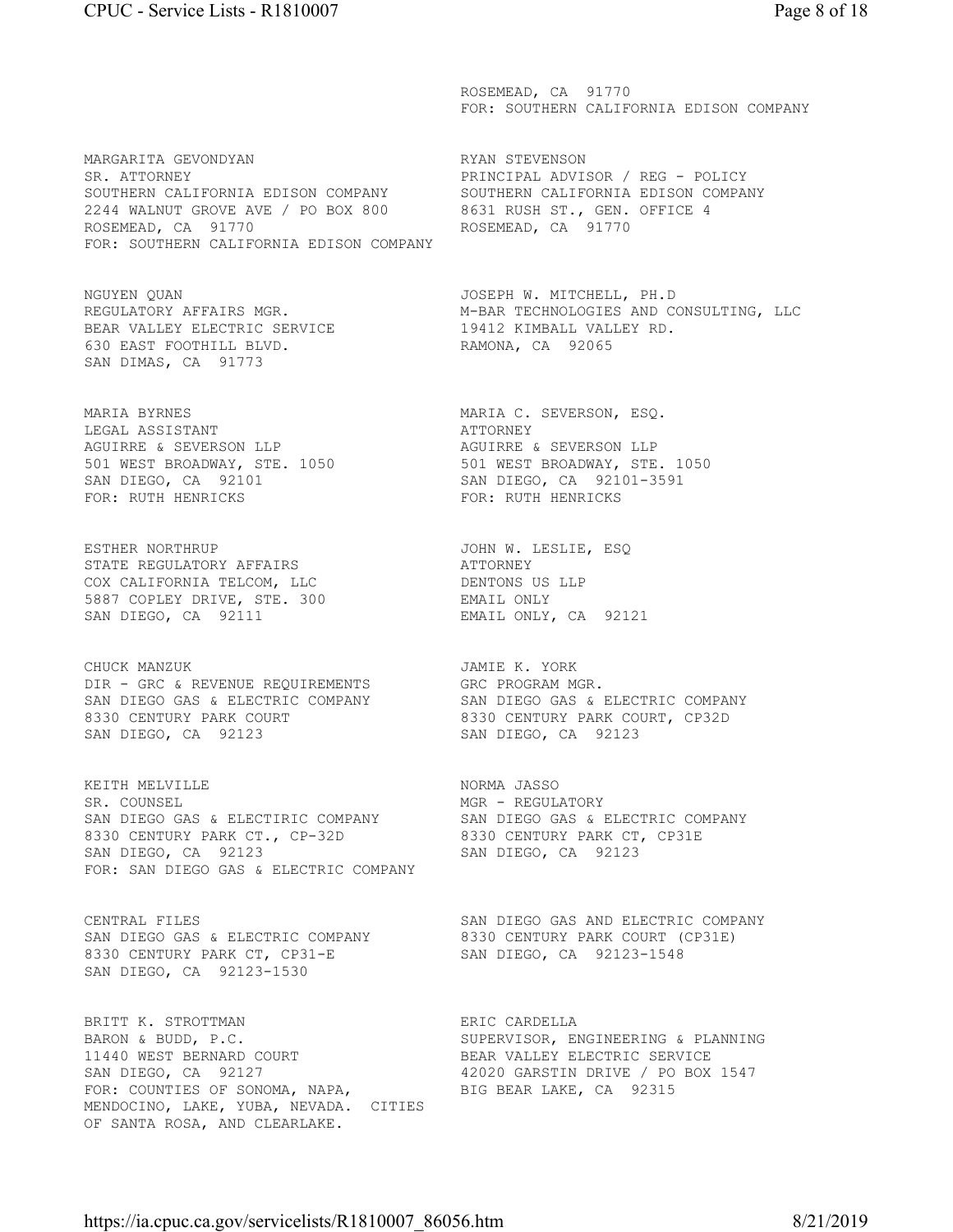PAUL MARCONI **WILLIAM R. SMITH** DIRECTOR CITY MGR BEAR VALLEY ELECTRIC SERVICE **COLTON** 42020 GRASTIN DRIVE / PO BOX 1547 650 N. LA CADENA DRIVE BIG BEAR LAKE, CA 92315 COLTON, CA 92324

JESUS G. ROMAN STEPHEN KEEHN 15505 SAND CANYON AVE. D201 70 GARDEN COURT, SUITE 300 IRVINE, CA 92618 MONTEREY, CA 93940

DOUG KARPA JOSEPH F. WIEDMAN REDWOOD CITY, CA 94061 2075 WOODSIDE ROAD

CONSULTANT COUNSEL COUNTY COUNSEL REDWOOD CITY, CA 94062 REDWOOD CITY, CA 94063

ANDREW J. GRAF MARC D. JOSEPH ASSOCIATE ATTORNEY ATTORNEY AT LAW ADAMS BROADWELL JOSEPH & CARDOZO ADAMS BROADWELL JOSEPH & CARDOZO 601 GATEWAY BOULEVARD, SUITE 1000 601 GATEWAY BLVD., STE. 1000 SOUTH SAN FRANCISCO, CA 94080 SOUTH SAN FRANCISCO, CA 94080

MILES F. MAURINO **ROSS NAKASONE** ADAMS BROADWELL JOSEPH & CARDOZO PLANNING & REGULATORY COMPLIANCE SOUTH SAN FRANCISCO, CA 94080 525 GOLDEN GATE AVE., 7TH FL. FOR: COALITION OF CALIFORNIA UTILITY SAN FRANCISCO, CA 94102 EMPLOYEES (CUE)

ADENIKE ADEYEYE **ADENIKE ADEYEYE** AMY C. CHAMARTY COMMISSIONER GUZMAN ACEVES COMMISSIONER RECHTSCHAFFEN ROOM 5214 ROOM 5210 505 VAN NESS AVENUE 505 VAN NESS AVENUE SAN FRANCISCO, CA 94102-3214 SAN FRANCISCO, CA 94102-3214

AMY C. YIP-KIKUGAWA ANAND DURVASULA CALIF PUBLIC UTILITIES COMMISSION CALIF PUBLIC UTILITIES COMMISSION LEGAL DIVISION COMMISSIONER RANDOLPH ROOM 4107 ROOM 5130 505 VAN NESS AVENUE 505 VAN NESS AVENUE SAN FRANCISCO, CA 94102-3214 SAN FRANCISCO, CA 94102-3214

FOR: CITY OF COLTON

ASSIST. GEN. COUNSEL MGR OF ENERGY REG & LEGISLATIVE AFFAIRS VERIZON MONTEREY BAY COMMUNITY POWER

DIR - REGULATORY & LEGISLATIVE AFFAIRS 2075 WOODSIDE ROAD PENINSULA CLEAN ENERGY AUTHORITY REDWOOD CITY, CA 94061

SUE MARA **ILANA PARMER MANDELBAUM** RTO ADVISORS, L.L.C. SAN MATEO COUNTY COUNSEL'S OFFICE 164 SPRINGDALE WAY<br>REDWOOD CITY, CA 94062 REDWOOD CITY, CA 94063

601 GATEWAY BLVD., SUITE 1000 SAN FRANCISCO PUBLIC UTILITES COMMISSION

CALIF PUBLIC UTILITIES COMMISSION CALIF PUBLIC UTILITIES COMMISSION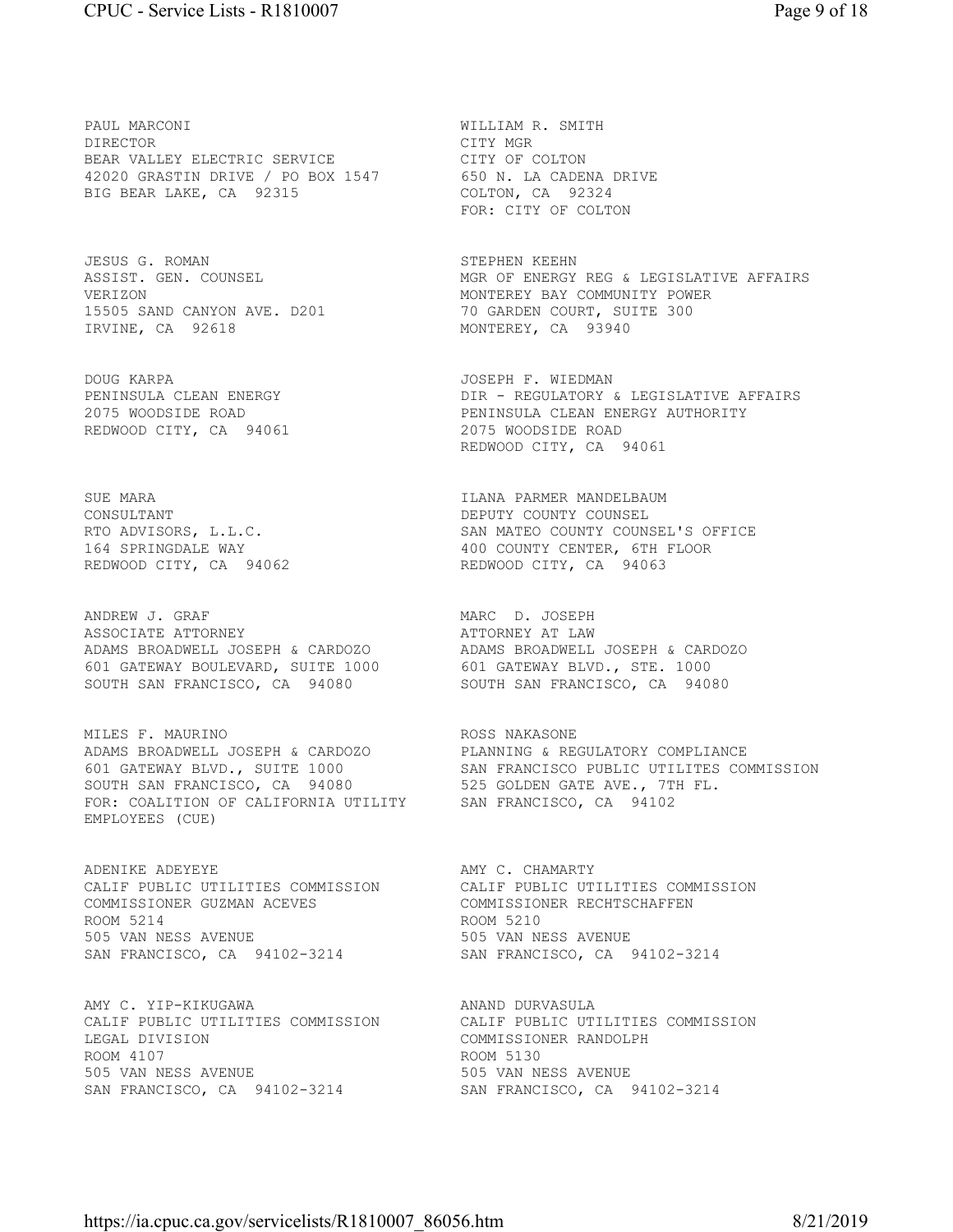ANDIE BIGGS ANNA WRIGHT CALIF PUBLIC UTILITIES COMMISSION CALIF PUBLIC UTILITIES COMMISSION ELECTRIC SAFETY AND RELIABILITY BRANCH ELECTRICITY PLANNING & POLICY BRANCH AREA AREA 505 VAN NESS AVENUE 505 VAN NESS AVENUE SAN FRANCISCO, CA 94102-3214 SAN FRANCISCO, CA 94102-3214

BILLIE C. BLANCHARD BRIAN STEVENS CALIF PUBLIC UTILITIES COMMISSION CALIF PUBLIC UTILITIES COMMISSION INFRASTRUCTURE PLANNING AND PERMITTING B ADMINISTRATIVE LAW JUDGE DIVISION AREA 4-A ROOM 5020 505 VAN NESS AVENUE 505 VAN NESS AVENUE SAN FRANCISCO, CA 94102-3214 SAN FRANCISCO, CA 94102-3214

CANDACE MOREY CAROLINA CONTRERAS LEGAL DIVISION OFFICE OF THE SAFETY ADVOCATE ROOM 5031 AREA 505 VAN NESS AVENUE 505 VAN NESS AVENUE SAN FRANCISCO, CA 94102-3214 SAN FRANCISCO, CA 94102-3214

CHARLOTTE TERKEURST CHARLOTTE CHECKERS CALIF PUBLIC UTILITIES COMMISSION CALIF PUBLIC UTILITIES COMMISSION ELECTRIC SAFETY AND RELIABILITY BRANCH ENERGY INFRASTRUCTURE BRANCH ROOM 2201 ROOM 4102 505 VAN NESS AVENUE 505 VAN NESS AVENUE SAN FRANCISCO, CA 94102-3214 SAN FRANCISCO, CA 94102-3214 FOR: SED

CALIF PUBLIC UTILITIES COMMISSION CALIF PUBLIC UTILITIES COMMISSION ROOM 5301 505 VAN NESS AVENUE<br>
505 VAN NESS AVENUE<br>
505 VAN NESS AVENUE<br>
SAN FRANCISCO, CA 94102-3214<br>
505 VAN NESS AVENUE SAN FRANCISCO, CA 94102-3214

CALIF PUBLIC UTILITIES COMMISSION CALIF PUBLIC UTILITIES COMMISSION AREA 2-D ROOM 5042 505 VAN NESS AVENUE<br>
SAN FRANCISCO, CA 94102-3214<br>
SAN FRANCISCO, CA 94102-3214 SAN FRANCISCO, CA 94102-3214

DAPHNE GOLDBERG **DAVID LIEVANOS** CALIF PUBLIC UTILITIES COMMISSION CALIF PUBLIC UTILITIES COMMISSION COMMUNICATIONS AND WATER POLICY BRANCH ENERGY SAFETY & INFRASTRUCTURE BRANCH ROOM 4208 AREA 505 VAN NESS AVENUE 505 VAN NESS AVENUE SAN FRANCISCO, CA 94102-3214 SAN FRANCISCO, CA 94102-3214

DAVID PECK FRANZ CHENG CALIF PUBLIC UTILITIES COMMISSION CALIF PUBLIC UTILITIES COMMISSION ROOM 5215 AREA 4-A 505 VAN NESS AVENUE 505 VAN NESS AVENUE

CALIF PUBLIC UTILITIES COMMISSION CALIF PUBLIC UTILITIES COMMISSION

CHRISTOPHER CHOW<br>
CALIF PUBLIC UTILITIES COMMISSION CALIF PUBLIC UTILITIES COMMISSION NEWS AND SOCIAL MEDIA FOR THE SELECTRICITY PRICING AND CUSTOMER PROGRAM ROOM 5301

CHRISTOPHER PARKES<br>CALIF PUBLIC UTILITIES COMMISSION CALIF PUBLIC UTILITIES COMMISSION OFFICE OF THE SAFETY ADVOCATE ADMINISTRATIVE LAW JUDGE DIVISION

PRESIDENT BATJER MARKET STRUCTURE, COSTS AND NATURAL GAS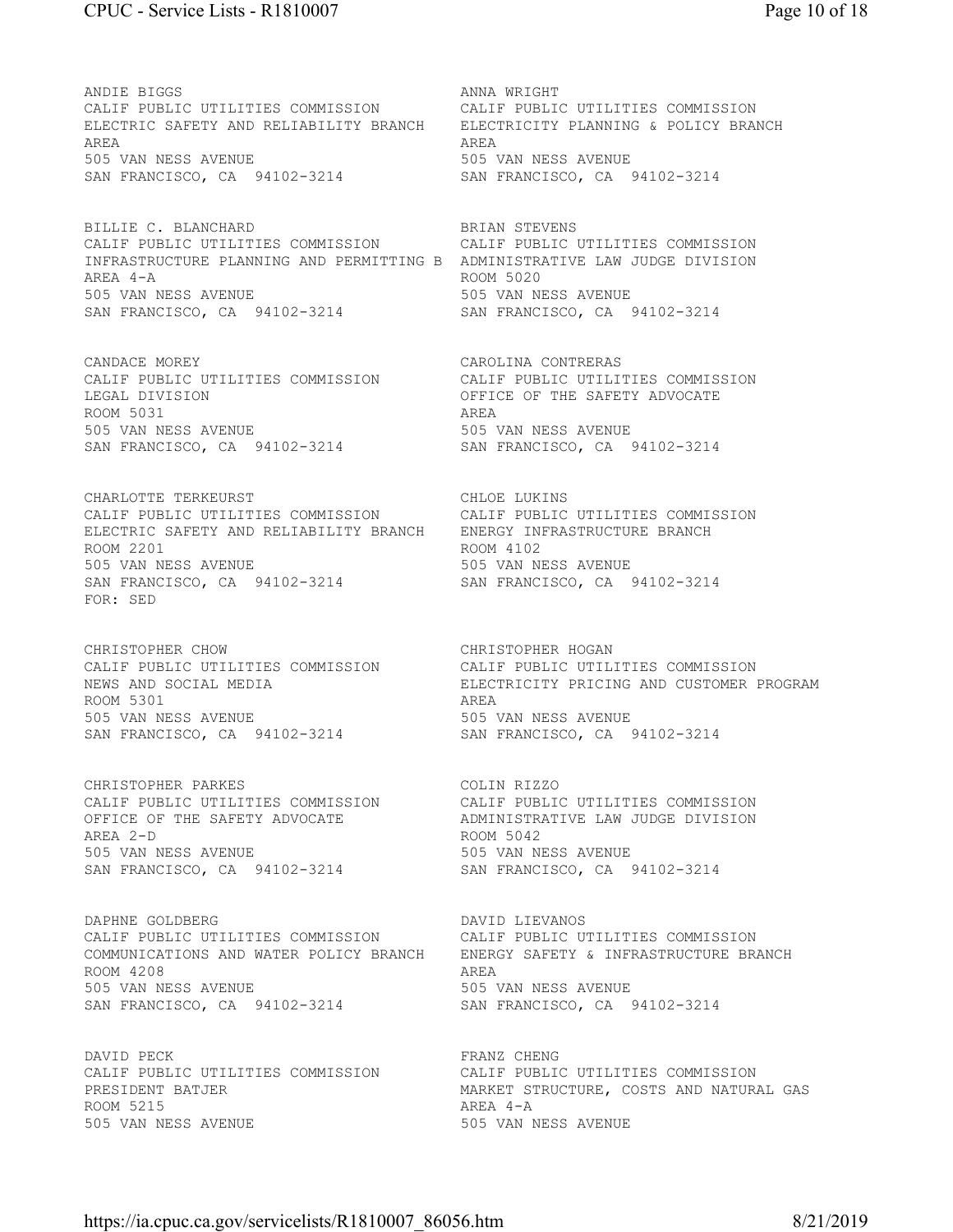SAN FRANCISCO, CA 94102-3214 SAN FRANCISCO, CA 94102-3214

GARY C. ERMANN GARY COMPLETE STATES AND STATES RALPH CALIF PUBLIC UTILITIES COMMISSION CALIF PUBLIC UTILITIES COMMISSION RISK ASSESSMENT & SAFETY ADVISORY PRESIDENT BATJER AREA ROOM 5037 505 VAN NESS AVENUE 505 VAN NESS AVENUE SAN FRANCISCO, CA 94102-3214 SAN FRANCISCO, CA 94102-3214

JESSICA T. HECHT **JONATHAN J. REIGER** CALIF PUBLIC UTILITIES COMMISSION CALIF PUBLIC UTILITIES COMMISSION ADMINISTRATIVE LAW JUDGE DIVISION LEGAL DIVISION ROOM 5116 ROOM 4107 505 VAN NESS AVENUE 505 VAN NESS AVENUE SAN FRANCISCO, CA 94102-3214 SAN FRANCISCO, CA 94102-3214

JOYCE STEINGASS JULIA ENDE CALIF PUBLIC UTILITIES COMMISSION CALIF PUBLIC UTILITIES COMMISSION INFRASTRUCTURE PLANNING AND PERMITTING B MARKET STRUCTURE, COSTS AND NATURAL GAS AREA ROOM 4011 505 VAN NESS AVENUE 505 VAN NESS AVENUE SAN FRANCISCO, CA 94102-3214 SAN FRANCISCO, CA 94102-3214

JUNAID RAHMAN LESLIE L. PALMER CALIF PUBLIC UTILITIES COMMISSION CALIF PUBLIC UTILITIES COMMISSION<br>RISK ASSESSMENT & SAFETY ADVISORY SAFETY AND ENFORCEMENT DIVISION RISK ASSESSMENT & SAFETY ADVISORY AREA ROOM 2203 505 VAN NESS AVENUE<br>
505 VAN NESS AVENUE<br>
505 VAN NESS AVENUE<br>
SAN FRANCISCO, CA 94102-3214<br>
505 VAN NESS AVENUE SAN FRANCISCO, CA 94102-3214

LEUWAM TESFAI **MARIANNE DIVINA** CALIF PUBLIC UTILITIES COMMISSION CALIF PUBLIC UTILITIES COMMISSION COMMISSIONER SHIROMA ADMINISTRATIVE LAW JUDGE DIVISION ROOM 5137 ROOM 5013 505 VAN NESS AVENUE 505 VAN NESS AVENUE SAN FRANCISCO, CA 94102-3214 SAN FRANCISCO, CA 94102-3214

MARY F. MCKENZIE MASOUD FOUDEH CALIF PUBLIC UTILITIES COMMISSION CALIF PUBLIC UTILITIES COMMISSION<br>ADMINISTRATIVE LAW JUDGE DIVISION DEMAND RESPONSE, CUSTOMER GENERAT ROOM 5109 AREA 505 VAN NESS AVENUE 505 VAN NESS AVENUE SAN FRANCISCO, CA 94102-3214 SAN FRANCISCO, CA 94102-3214

MATTHEW YUNGE **MONICA PALMEIRA** CALIF PUBLIC UTILITIES COMMISSION CALIF PUBLIC UTILITIES COMMISSION ELECTRIC SAFETY AND RELIABILITY BRANCH EXECUTIVE DIVISION AREA ROOM 3-90 505 VAN NESS AVENUE 505 VAN NESS AVENUE SAN FRANCISCO, CA 94102-3214 SAN FRANCISCO, CA 94102-3214

NATHAN POON NATHANIEL SKINNER CALIF PUBLIC UTILITIES COMMISSION CALIF PUBLIC UTILITIES COMMISSION

FOR: SED

DEMAND RESPONSE, CUSTOMER GENERATION, AN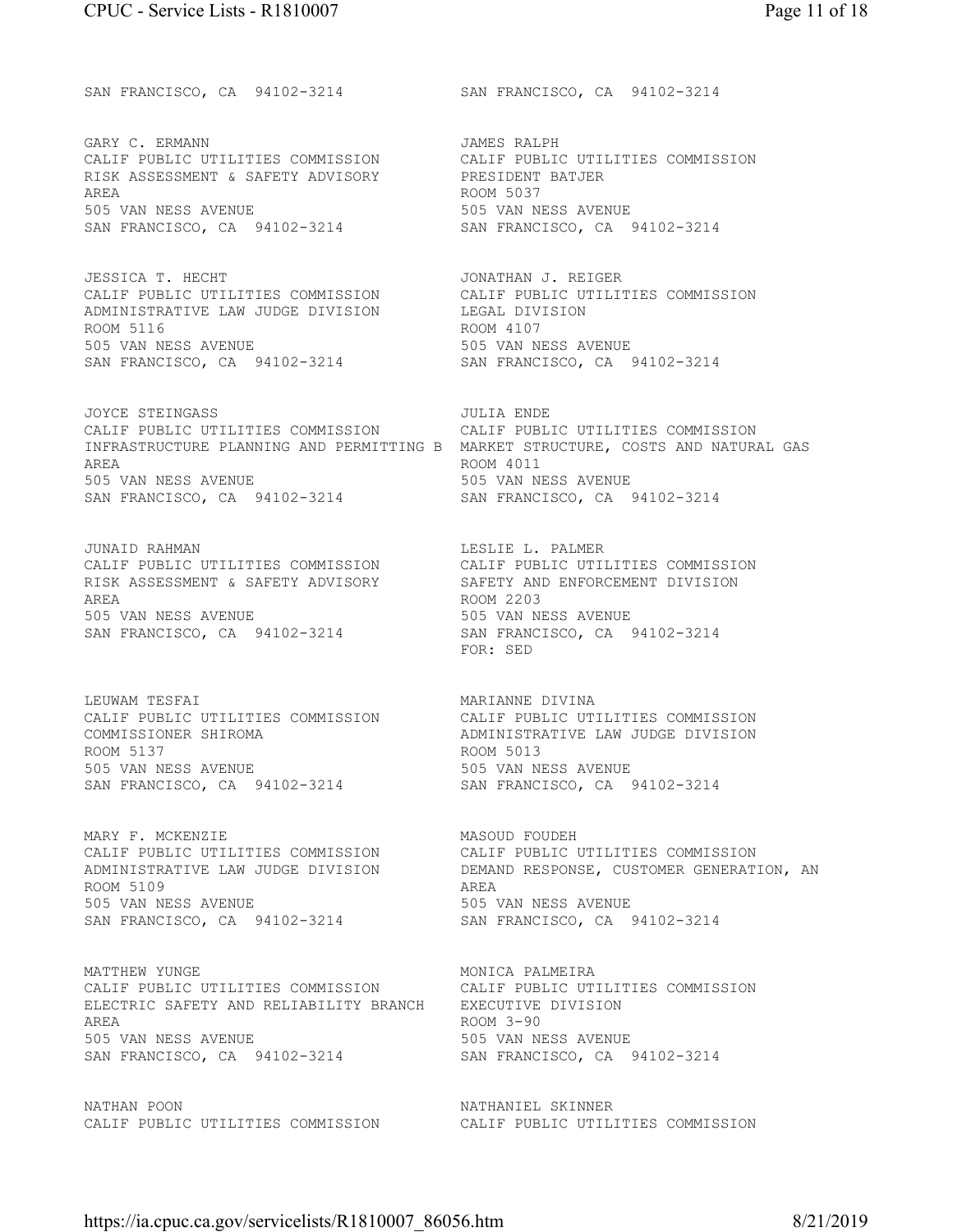ADMINISTRATIVE LAW JUDGE DIVISION SAFETY BRANCH ROOM 5013 505 VAN NESS AVENUE 505 VAN NESS AVENUE

PETER V. ALLEN POUNEH GHAFFARIAN CALIF PUBLIC UTILITIES COMMISSION CALIF PUBLIC UTILITIES COMMISSION ADMINISTRATIVE LAW JUDGE DIVISION LEGAL DIVISION ROOM 5017 ROOM 5025 505 VAN NESS AVENUE 505 VAN NESS AVENUE SAN FRANCISCO, CA 94102-3214

QUANG PHAM **RICK** TSE CALIF PUBLIC UTILITIES COMMISSION CALIF PUBLIC UTILITIES COMMISSION ELECTRIC SAFETY AND RELIABILITY BRANCH ELECTRIC SAFETY AND RELIABILITY BRANCH AREA 2-D AREA 2-D 505 VAN NESS AVENUE 505 VAN NESS AVENUE SAN FRANCISCO, CA 94102-3214 SAN FRANCISCO, CA 94102-3214

ROBERT HAGA SARAH R. THOMAS ROOM 5006 ROOM 5033 505 VAN NESS AVENUE 505 VAN NESS AVENUE SAN FRANCISCO, CA 94102-3214 SAN FRANCISCO, CA 94102-3214

SEAN A. SIMON SHELBY CHASE COMMISSIONER RECHTSCHAFFEN SAFETY BRANCH ROOM 5201 AREA SAN FRANCISCO, CA 94102-3214 SAN FRANCISCO, CA 94102-3214

TRUMAN L. BURNS TRUMAN HOLZSCHUH CALIF PUBLIC UTILITIES COMMISSION CALIF PUBLIC UTILITIES COMMISSION ENERGY COST OF SERVICE & NATURAL GAS BRA SAFETY BRANCH ROOM 4205 AREA 505 VAN NESS AVENUE 505 VAN NESS AVENUE SAN FRANCISCO, CA 94102-3214 SAN FRANCISCO, CA 94102-3214

VALERIE KAO WENDY AL-MUKDAD ROOM 5005 AREA 4-A 505 VAN NESS AVENUE 505 VAN NESS AVENUE SAN FRANCISCO, CA 94102-3214 SAN FRANCISCO, CA 94102-3214

WILLIAM K. SANDERS **ERIC BORDEN** DEPUTY CITY ATTORNEY TRANCISCON THE UTILITY ANALYST CITY AND COUNTY OF SAN FRANCISCO CITY AND COUNTY OF SAN FRANCISCO CITY HALL RM 234 785 MARKET STREET, STE. 1400 1 DR. CARLTON B. GOODLETT PLACE SAN FRANCISCO, CA 94103 SAN FRANCISCO, CA 94102-4682 FOR: CITY AND COUNTY OF SAN FRANCISCO

SAN FRANCISCO, CA 94102-3214 SAN FRANCISCO, CA 94102-3214 CALIF PUBLIC UTILITIES COMMISSION CALIF PUBLIC UTILITIES COMMISSION ADMINISTRATIVE LAW JUDGE DIVISION ADMINISTRATIVE LAW JUDGE DIVISION

AREA 4-A

CALIF PUBLIC UTILITIES COMMISSION CALIF PUBLIC UTILITIES COMMISSION 505 VAN NESS AVENUE 505 VAN NESS AVENUE

CALIF PUBLIC UTILITIES COMMISSION CALIF PUBLIC UTILITIES COMMISSION ADMINISTRATIVE LAW JUDGE DIVISION RISK ASSESSMENT & SAFETY ADVISORY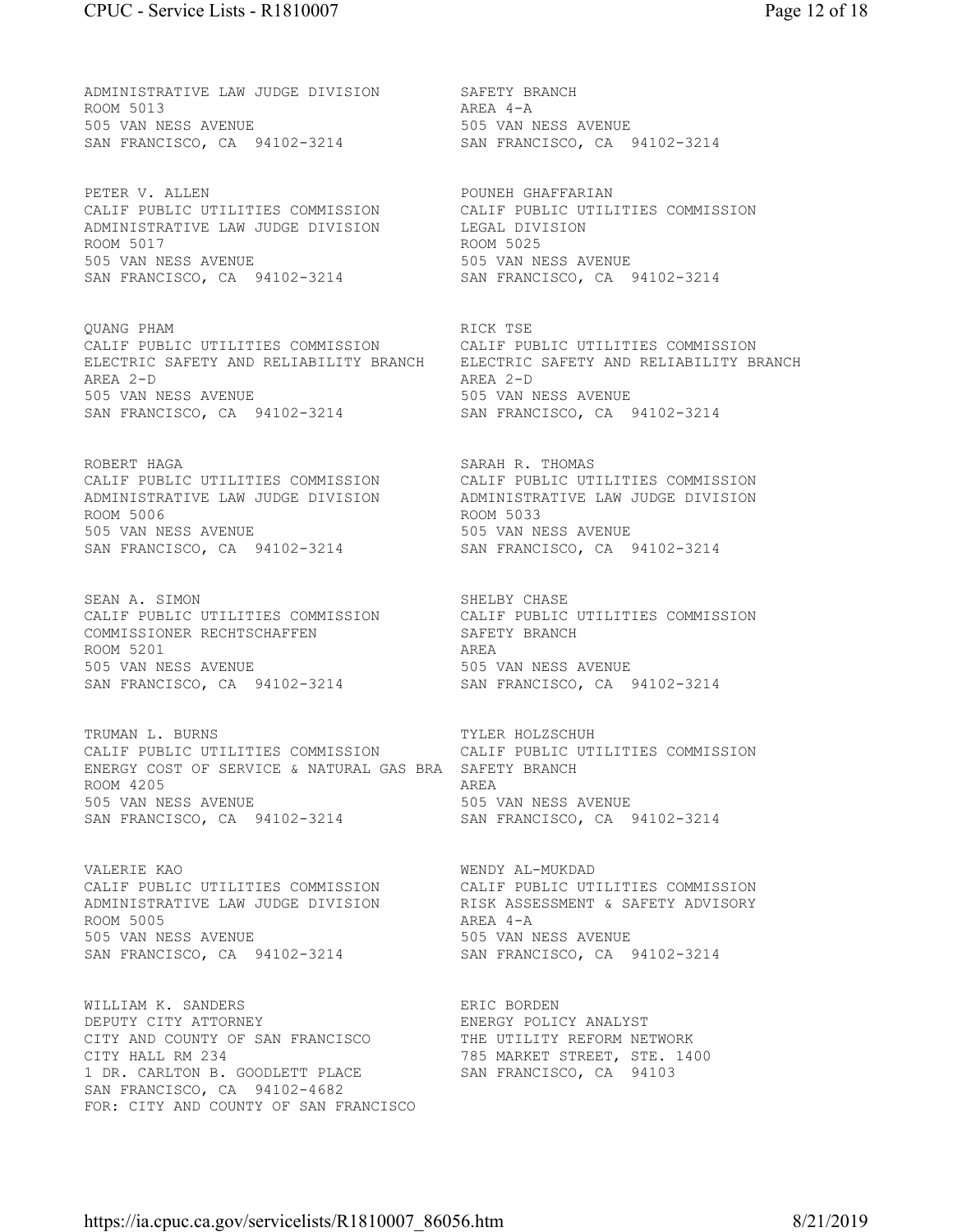KATY MORSONY MARCEL HAWIGER GENERAL COUNSEL STAFF ATTORNEY THE UTILITY REFORM NETWORK THE UTILITY REFORM NETWORK 785 MARKET STREET, SUITE 1400 785 MARKET ST., STE. 1400 SAN FRANCISCO, CA 94103 SAN FRANCISCO, CA 94103

JAMES M. BIRKELUND SCOTT CASTRO PRESIDENT FORESIDENT HORIZON WEST TRANSMISSION, LLC SMALL BUSINESS UTILITY ADVOCATES ONE POST STREET, SUITE 2550 548 MARKET STREET, STE. 11200 SAN FRANCISCO, CA 94104

CHARLES R. MIDDLEKAUFF GARETH STAMP PACIFIC GAS AND ELECTRIC COMPANY PACIFIC GAS AND ELECTRIC COMPANY 77 BEALE STREET, B30A / BOX 7442 245 MARKET STREET, ROOM 914C SAN FRANCISCO, CA 94105 SAN FRANCISCO, CA 94105

JAMES W. MCTARNAGHAN **JAME WHANG** ATTORNEY STAFF COUNSEL PERKINS COIE LLP VERIZON 505 HOWARD STREET, STE. 1000 201 SPEAR STREET, 7TH FL.

KARI CAMERON **LISE H. JORDAN** LEGAL ADMINISTRATOR **ATTORNEY AT LAW** 

MEREDITH ALLEN **MICHAEL ALCANTAR** SR. DIRECTOR, REGULATORY RELATIONS ATTORNEY AT LAW 77 BEALE STREET, B10C 655 SECOND STREET, SUITE 1700 SAN FRANCISCO, CA 94105 SAN FRANCISCO, CA 94105

MICHAEL CADE **SPENCER** OLINEK ANALYST - ENERGY & NAT'L RESOURCES PACIFIC GAS AND ELECTRIC COMPANY BUCHALTER, A PROFESSIONAL CORPORATION 77 BEALE STREET, ROOM 2333 55 SECOND STREET, SUITE 1700 SAN FRANCISCO, CA 94105 SAN FRANCISCO, CA 94105

TRACY MARATUKULAM **VIKTORIYA MALKINA** PACIFIC GAS AND ELECTRIC COMPANY COORDINATOR - REGULATORY SAN FRANCISCO, CA 94105 77 BEALE STREET, MC B23A

LILLIAN RAFII ANDY UMANA ATTORNEY SENIOR PARALEGAL BUCHALTER, A PROFESSIONAL CORPORATION AT&T SERVICE 55 SECOND STREET, STE. 1700 430 BUSH STREET, ROOM 321 55 SECOND STREET, STE. 1700 430 BUSH STREET, ROOM 32.<br>
SAN FRANCISCO, CA 94105-3493 SAN FRANCISCO, CA 94108

SAN FRANCISCO, CA 94104 FOR: (FORMERLY NEXTERA ENERGY TRANSMISSION, LLC)

SAN FRANCISCO, CA 94105 SAN FRANCISCO, CA 94105

BUCHALTER PACIFIC GAS AND ELECTRIC COMPANY EMAIL ONLY CA 94105 CONNECT TO SAN FRANCISCO, CA 941 EMAIL ONLY, CA 94105 SAN FRANCISCO, CA 94105

PACIFIC GAS AND ELECTRIC COMPANY BUCHALTER, A PROFESSIONAL CORPORATION

245 MARKET STREET, ROOM 903 PACIFIC GAS AND ELECTRIC COMPANY SAN FRANCISCO, CA 94105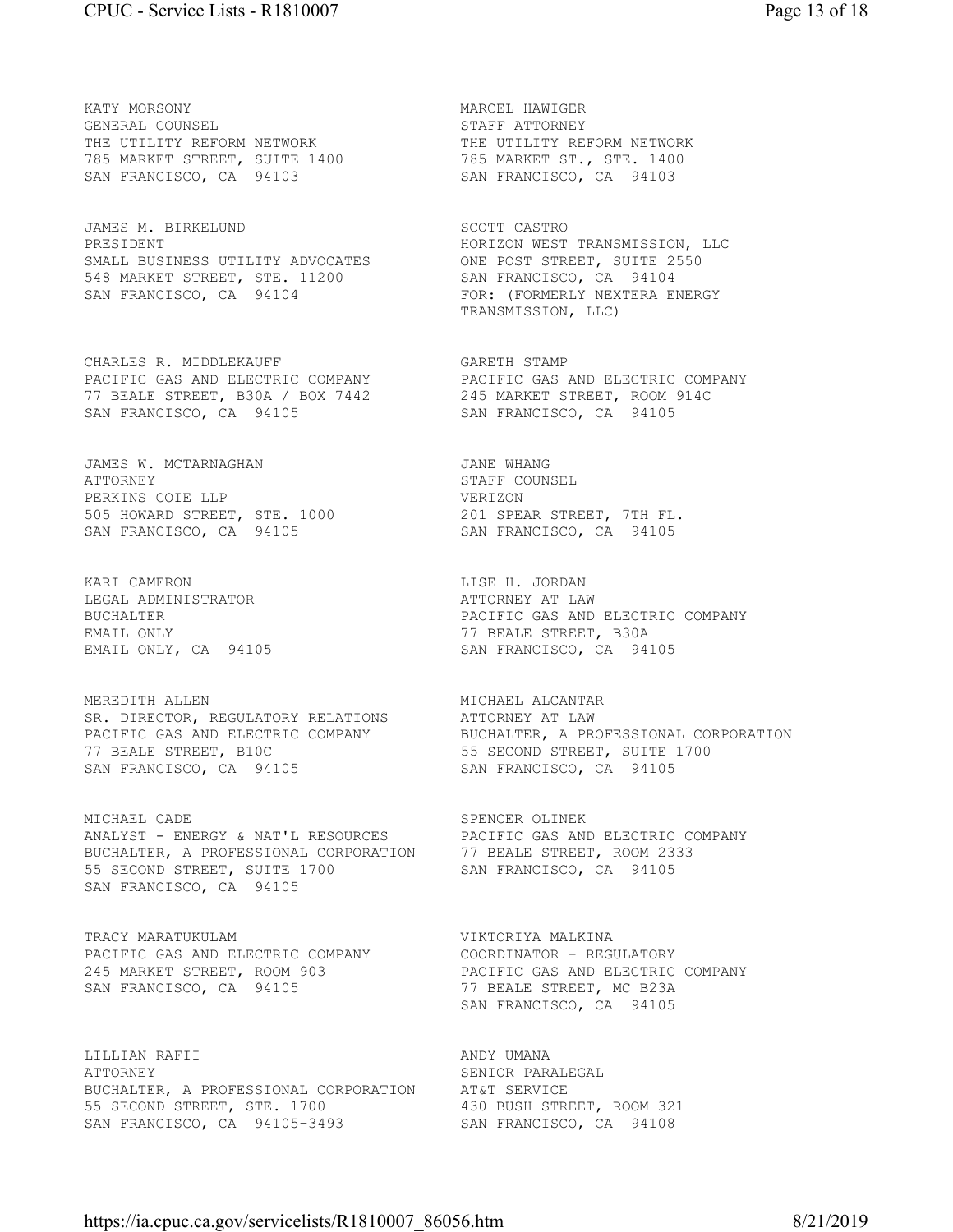FOR: ENERGY PRODUCERS AND USERS COALITION

FASSIL FENIKILE **GWEN** JOHNSON DIR - REGULATORY QUALITY TESTING AT&T SERVICES, INC. THE SERVICES, INC. 430 BUSH STREET, 5TH FL. 430 BUSH STREET, 5TH FL.

MICHELLE CHOO ANNA FERO 430 BUSH STREET, 3ND FL. SAN FRANCISCO, CA 94111 SAN FRANCISCO, CA 94108

BRIAN T. CRAGG BUCK B. ENDEMANN ATTORNEY PARTNER GOODIN, MACBRIDE, SQUERI & DAY, LLP K&L GATES LLP 505 SANSOME STREET, SUITE 900 4 EMBARCADERO CENTER, STE. 1200 SAN FRANCISCO, CA 94111 SAN FRANCISCO, CA 94111

EMILY LIEBAN **I** SULTAN HOLLAND & KNIGHT LLP ASSOCIATE 50 CALIFORNIA STREET, STE. 2800 DAVIS WRIGHT TREMAINE LLP

JIM TOMLINSON JOHN W. HAMILTON DAVIS WRIGHT TREMAINE LLP **ASSOCIATE ATTORNEY** 505 MONTGOMERY STREET, SUITE 800 WINSTON & STRAWN LLP SAN FRANCISCO, CA 94111 101 CALIFORNIA ST., 35TH FL.

KATIE JORRIE NAME EN SOLLET EN SOLL EN KEVIN J. ASHE ATTORNEY ATTORNEY HOLLAND & KNIGHT LLP 505 MONTGOMERY STREET, SUITE 800 SAN FRANCISCO, CA 94111 SAN FRANCISCO, CA 94111

MARK P. SCHREIBER MICHAEL B. DAY ATTORNEY ATTORNEY ATTORNEY 201 CALIFORNIA STREET, 17TH FL. 505 SANSOME ST., STE. 900

PATRICK FERGUSON TARA KAUSHIK ATTORNEY PARTNER DAVIS WRIGHT TREMAINE LLP **HOLLAND & KNIGHT LLP** SAN FRANCISCO, CA 94111 SAN FRANCISCO, CA 94111

TONY BRUNELLO TRINA HORNER

SAN FRANCISCO, CA 94108 SAN FRANCISCO, CA 94108

ASSISTANT DAVIS WRIGHT TREMAINE LLP AT&T SERVICES, INC. THE SERVICES INC.

SAN FRANCISCO, CA 94111 505 MONTGOMERY STREET, STE. 800 SAN FRANCISCO, CA 94111

SAN FRANCISCO, CA 94111

50 CALIFORNIA STREET, STE. 2800<br>SAN FRANCISCO, CA 94111

COOPER, WHITE & COOPER LLP GOODIN, MACBRIDE, SQUERI, DAY & LAMPREY, SAN FRANCISCO, CA 94111 SAN FRANCISCO, CA 94111 FOR: TRANS-ELECT NTD PATH 15, LLC

505 MONTGOMERY STREET, SUITE 800 50 CALIFORNIA STREET, SUITE 2800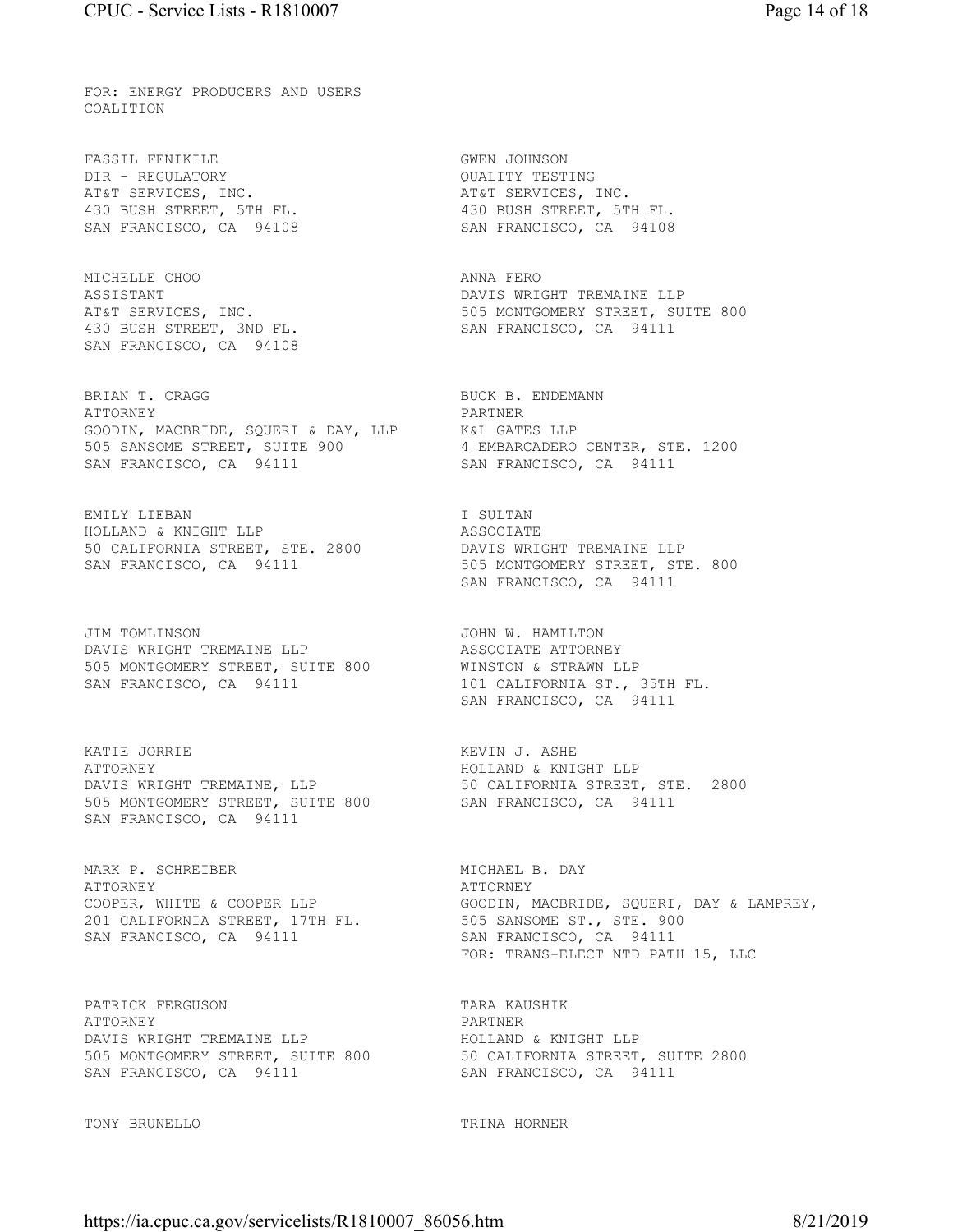CALIFORNIA STRATEGIES & ADVOCACY, LLC DIRECTOR 1 EMBARCADERO CENTER, STE. 1060 NAVIGANT CONSULTING SAN FRANCISCO, CA 94111 101 CALIFORNIA STREET, STE. 4100

DAVIS WRIGHT TREMAINE LLP SUZANNE TOLLER 505 MONTGOMERY STREET, STE. 800 ATTORNEY

ALLIE DETRIO STEVEN MOSS REIMAGINE POWER PARTNER PARTNER 77 SALA TERRACE M.CUBED SAN FRANCISCO, CA 94112

MAVIS SCANLON DEBORAH BEHLES EDITOR COUNSEL

DEBORAH BEHLES CASE COORDINATION OF COUNSEL CONPANY COUNSEL PACIFIC GAS AND ELECTRIC COMPANY PACIFIC GAS AND ELECTRIC COMPANY 2912 DIAMOND STREET, STE 162 PO BOX 770000; MC B23A SAN FRANCISCO, CA 94131 SAN FRANCISCO, CA 94177 FOR: CALIFORNIA ENVIRONMENTAL JUSTICE ALLIANCE (CEJA)

WILLIAM V. MANHEIM PETRA BRUGGISSER ATTORNEY AT LAW **DEPUTY COUNTY COUNSEL** PACIFIC GAS AND ELECTRIC COMPANY COUNTY OF SONOMA SAN FRANCISCO, CA 94177 SANTA ROSA, CA 94503

MARY NEHER BRETT T. KAWAKAMI DISTRICT SECRETARY **EBMUD** CONTRA COSTA WATER DISTRICT 375 11TH STREET, STE. 200 PO BOX H20 OAKLAND, CA 94541 CONCORD, CA 94524

AVIS KOWALEWSKI KATHERINE C. PIPER VP - GOV'T & REGULATORY AFFAIRS REGIONAL MANAGING COUNSEL CALPINE CORPORATION CALPINE COPORATION 4160 DUBLIN BLVD, SUITE 100 4160 DUBLIN BLVD., STE. 100 DUBLIN, CA 94568 DUBLIN, CA 94568

MARK T. PRESTWICH BENJAMIN BODELL CITY MGR ATTORNEY

SAN FRANCISCO, CA 94111

SAN FRANCISCO, CA 94111 DAVIS WRIGHT TREMAINE LLP 505 MONTGOMERY STREET, SUITE 800 SAN FRANCISCO, CA 94111-6533

> SAN FRANCISCO, CA 94114 FOR: THE LOCAL GOVERNMENT SUSTAINABLE ENERGY COALITION

CALIFORNIA ENERGY MARKETS CALIFORNIA ENVIRONMENTAL JUSTICE ALLIANC 425 DIVISADERO ST., STE 303 2912 DIAMOND STREET, NO. 162 SAN FRANCISCO, CA 94117 SAN FRANCISCO, CA 94131

PO BOX 770000, MAIL CODE B30A 575 ADMINISTRATION DRIVE, ROOM 105-A

BEST BEST AND KRIEGER LLP 1480 MAIN STREET 2001 N MAIN ST., STE. 390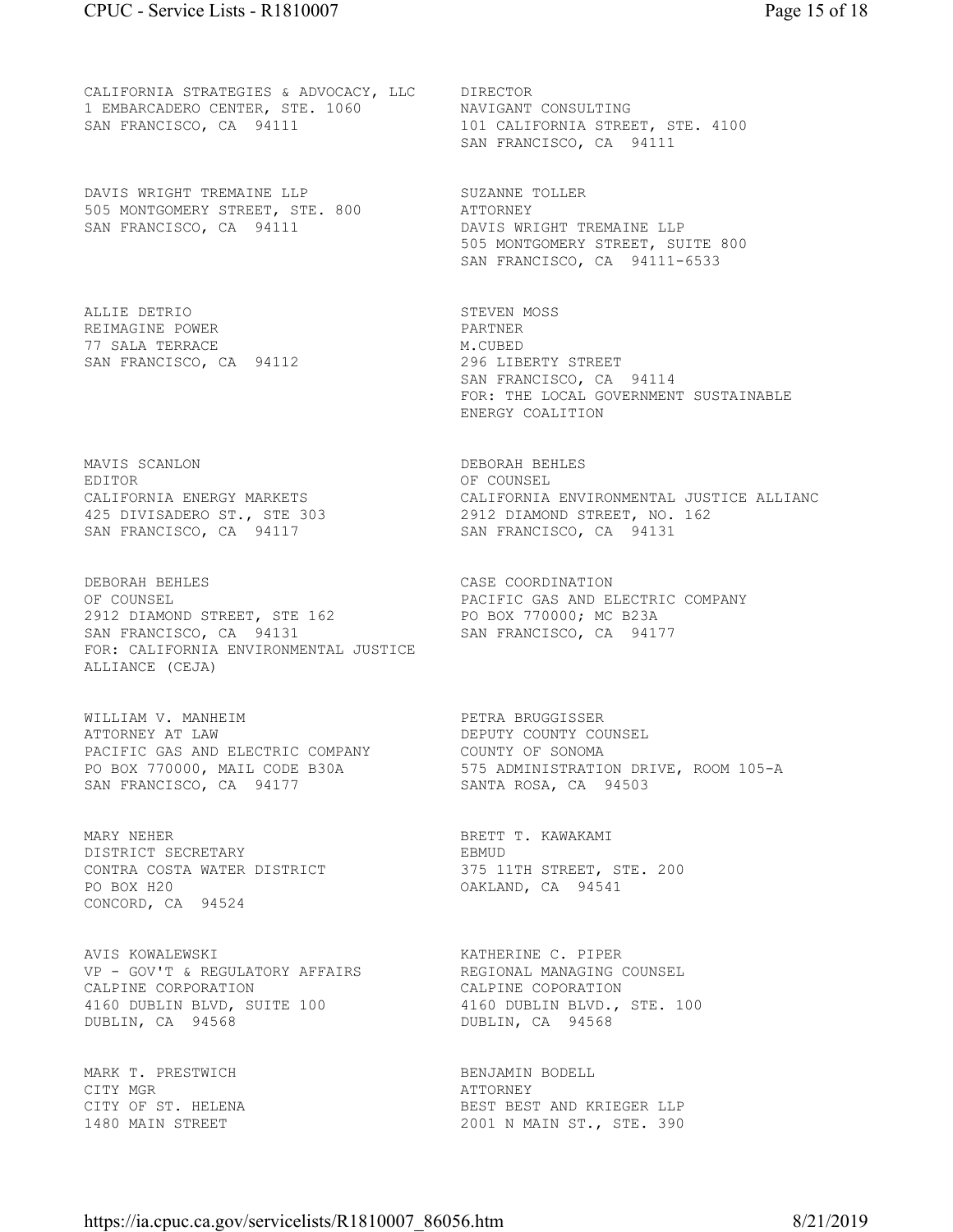FOR: CITY OF ST. HELENA

JAMIE PANG APRIL ROSE SOMMER LEGAL FELLOW **EXECUTE:** LEAD COUNSEL 1547 PALOS VERDES MALL SUITE 196 1547 PALOS VERDES MALL, NO. 196 WALNUT CREEK, CA 94597 WALNUT CREEK, CA 94598

ALICE L. HARRON RACHEL JONES 4016 EVERETT AVE. OAKLAND, CA 94607 OAKLAND, CA 94602

SAJI THOMAS PIERCE THE CATHERINE E. YAP EAST BAY MUNICIPAL UTILITY DISTRICT BARKOVICH & YAP, INC. 375 11TH STREET **PO BOX 11031** OAKLAND, CA 94607-4240 OAKLAND, CA 94611

PAUL NELSON DE DE DE DE DE LEON BLOOMFIELD CONSULTANT ATTORNEY OAKLAND, CA 94611 OAKLAND, CA 94612

SHERIDAN PAUKER **ALEX J. MORRIS** PARTNER VP - POLICY & OPERS KEYES & FOX LLP<br>436 14TH STREET, SUITE 1305<br>OAKLAND, CA 94612

PAUL SCHULMAN **FRANK LINDH** SR RESEARCH FELLOW **ATTORNEY** CTR FOR CATASTROPHIC RISK MGNT CITIZENS ENERGY CORPORATION MILLS COLLEGE 110 TAYLOR STREET UNIVERSITY OF CALIFORNIA SAN RAFAEL, CA 94901

PHILLIP MULLER MARC KOLB SAN RAFAEL, CA 94903

LUISA F. ELKINS SUSIE BERLIN SR. DEPUTY CITY ATTORNEY LAW OFFICES OF SUSIE BERLIN CITY OF SAN JOSE 1346 THE ALAMEDA, SUITE 7-141 200 EAST SANTA CLARA ST., 16TH FL TOWER SAN JOSE, CA 95126 SAN JOSE, CA 95113-1905

ST. HELENA, CA 94574 WALNUT CREEK, CA 94596

PROTECT OUR COMMUNITIES FOUNDATION PROTECT OUR COMMUNITIES FOUNDATION FOR: PROTECT OUR COMMUNITIES FOUNDATION

CEO EAST BAY MUNICIPAL UTILITY DISTRICT HARRON, LLC 375 ELEVENTH STREET

BARKOVICH & YAP, INC. LAW OFFICES OF LEON BLOOMFIELD 1901 HARRISON STREET, SUITE 1400

> CALIFORNIA ENERGY STORAGE ALLIANCE 2150 ALLSTON WAY, STE.400<br>BERKELEY, CA 94709

FOR: CITIZENS ENERGY CORPORATION

PRESIDENT GRID DEL SOL CONSULTING 46 VISTA DEL SOL 436 NOVA ALBION WAY **MILL VALLEY, CA** 94941

BRUCE GOLDSTEIN CORY O€™DONNELL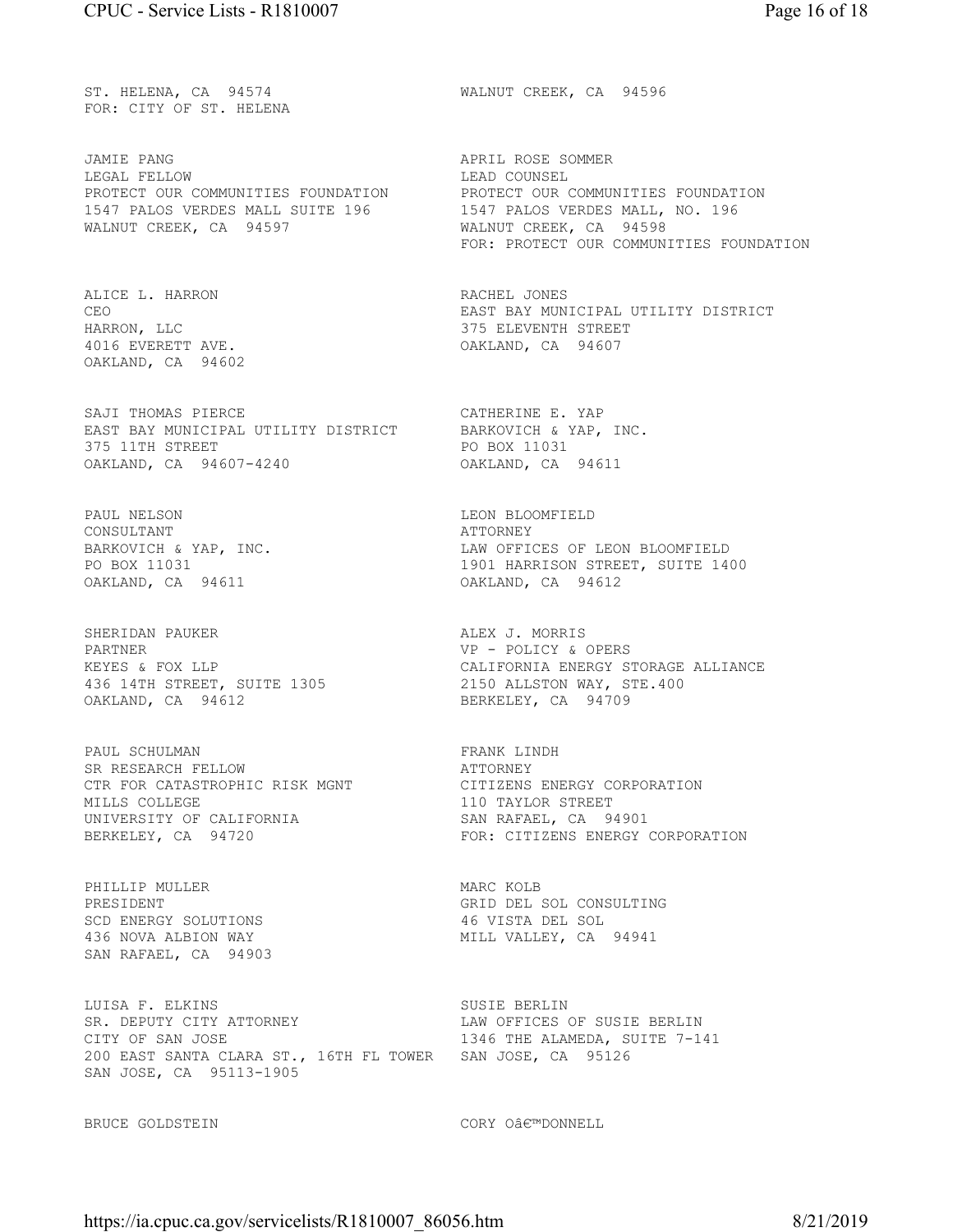COUNTY COUNSEL COUNTY COUNTY COUNTY COUNTY COUNTY COUNTY OF SONOMA COUNTY OF SONOMA COUNTY OF SONOMA SANTA ROSA, CA 95403 SANTA ROSA, CA 95403

ADAM ABEL SUE A. GALLAGHER ASSIST. CITY ATTORNEY CITY ATTORNEY CITY OF SANTA ROSA CITY OF SANTA ROSA 100 SANTA ROSA AVENUE, RM 8 100 SANTA ROSA AVE., RM 8 SANTA ROSA, CA 95404 SANTA ROSA, CA 95404

KATHARINE L. ELLIOTT **STATE AND STATE AND A STATE OF A STATE OF A STATE AND A** COUNTY COUNSEL COUNSEL 501 LOW GAP ROAD, RM 1030 250 OUTCROPPING WAY UKIAH, CA 95482 FOLSOM, CA 95630 FOR: COUNTY OF MENDOCINO FOR: CALIFORNIA ISO

LAURA J. MANZ JOHN DRISCOLL DIRECTOR CITY ATTORNEY ENERGY NAVIGANT CITY OF PLACERVILLE 35 IRON POINT CIRCLE, STE. 225 31001 CENTER STREET FOLSOM, CA 95630 PLACERVILLE, CA 95667

LANDIS MARTTILA **AMY WARSHAUER** 

ASISH GAUTAM AUDRA HARTMANN CALIF PUBLIC UTILITIES COMMISSION PRINCIPAL OFFICE OF THE SAFETY ADVOCATE SMITH, WATTS & HARTMANN 300 Capitol Mall 925 L STREET, SUITE 220 Sacramento, CA 95814 SACRAMENTO, CA 95814

CHARLIE BORN **CHERYL COX** SACRAMENTO, CA 95814 300 Capitol Mall

DRUCILLA DUNTON FILIBERTO A. PINEDA CALIF PUBLIC UTILITIES COMMISSION CALIF PUBLIC UTILITIES COMMISSION ENTERPRISE RISK AND COMPLIANCE OFFICE OFFICE OF THE SAFETY ADVOCATE 300 Capitol Mall 300 Capitol Mall Sacramento, CA 95814 Sacramento, CA 95814

I FERNANDEZ JOSHUA NELSON ATTORNEY ATTORNEY BRAUN BLAISING SMITH WYNNE, P.C. BEST BEST AND KRIEGER LLP 915 L STREET, STE 1480 500 CAPITOL MALL, STE. 1700 SACRAMENTO, CA 95814 SACRAMENTO, CA 95814

575 ADMINISTRATION DRIVE, ROOM 105-A 575 ADMINISTRATION DRIVE, ROOM 105-A

COUNTY OF MENDOCINO CALIFORNIA INDEPENDENT SYSTEM OPERATOR

FOR: CITY OF PLACERVILLE

IBEW 1245 MGR - GOV'T & EXTERNAL AFFAIRS 30 ORANGE TREE CIRCLE FRONTIER COMMUNICATIONS 1201 K STREET, SUITE 1980 SACRAMENTO, CA 95814

FRONTIER COMMUNICATIONS CALIF PUBLIC UTILITIES COMMISSION 1201 K STREET, STE. 1980 PROCUREMENT STRATEGY AND OVERSIGHT BRANC<br>SACRAMENTO, CA 95814 300 Capitol Mall Sacramento, CA 95814